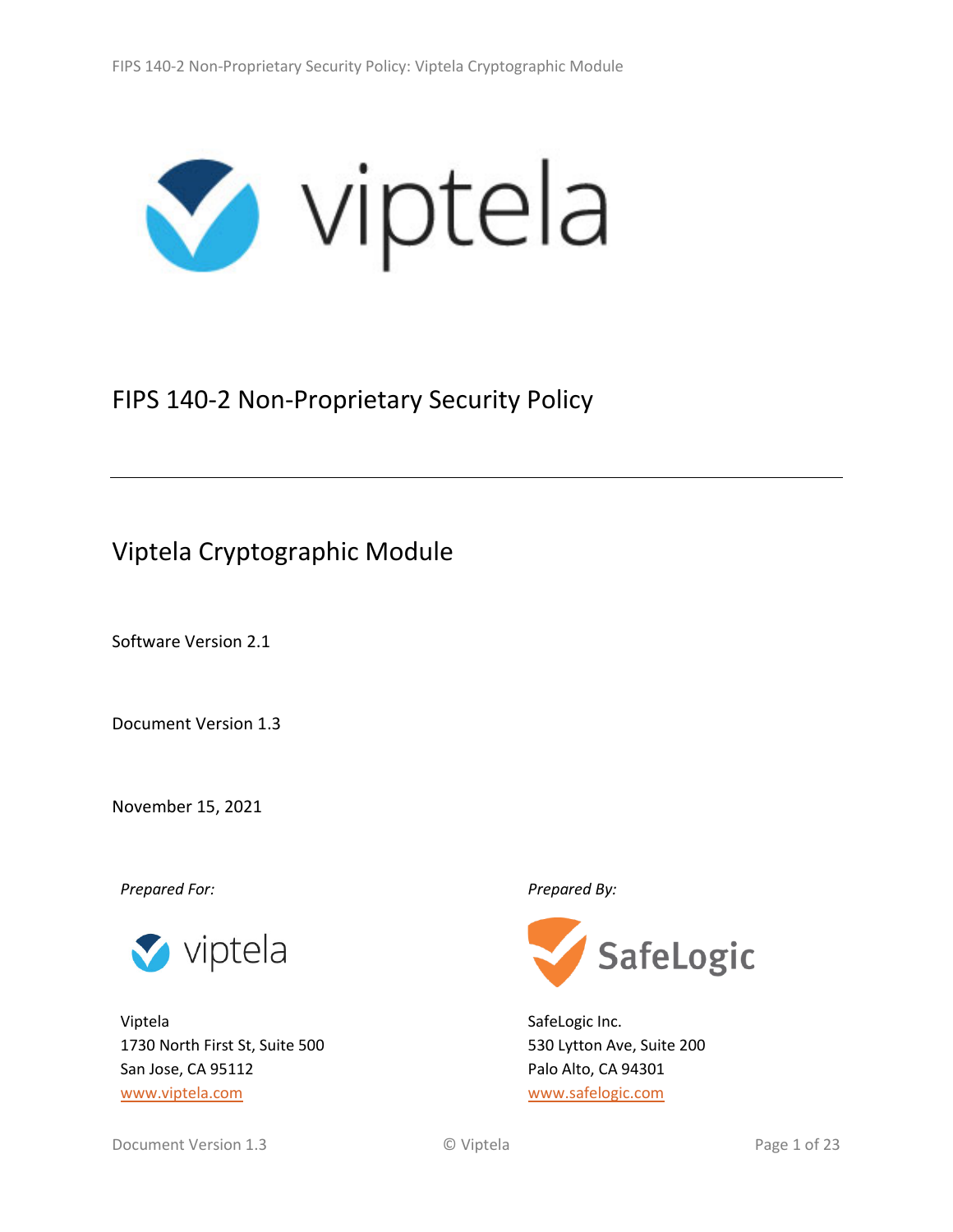# **Abstract**

This document provides a non-proprietary FIPS 140-2 Security Policy for Viptela Cryptographic Module.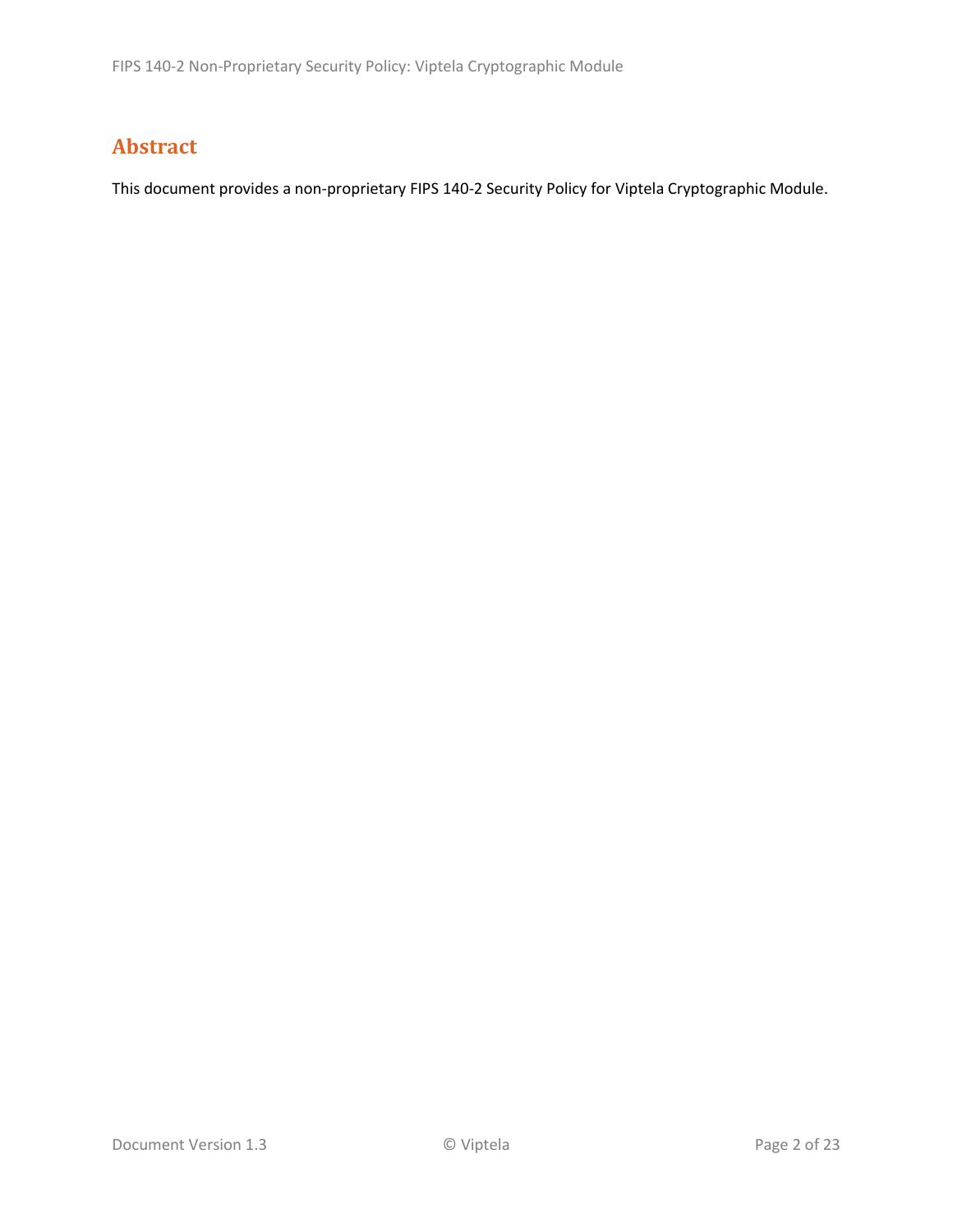# **Table of Contents**

| $\mathbf{1}$ |               |                                                                                                 |  |
|--------------|---------------|-------------------------------------------------------------------------------------------------|--|
|              | 1.1           |                                                                                                 |  |
|              | 1.2           |                                                                                                 |  |
|              | 1.3           |                                                                                                 |  |
|              | 1.4           |                                                                                                 |  |
|              | 1.5           |                                                                                                 |  |
| $\mathbf{2}$ |               |                                                                                                 |  |
|              | 2.1           |                                                                                                 |  |
|              | 2.1.1         |                                                                                                 |  |
|              | 2.1.2         |                                                                                                 |  |
|              | 2.1.3         |                                                                                                 |  |
|              | $2.2^{\circ}$ |                                                                                                 |  |
|              | 2.3           |                                                                                                 |  |
|              | 2.3.1         |                                                                                                 |  |
|              | 2.3.2         |                                                                                                 |  |
|              | 2.4           |                                                                                                 |  |
|              | 2.5           |                                                                                                 |  |
|              | 2.6           |                                                                                                 |  |
|              | 2.6.1         |                                                                                                 |  |
|              | 2.6.2         | Key/Critical Security Parameter (CSP) Authorized Access and Use by Role and Service/Function 18 |  |
|              | 2.6.3         |                                                                                                 |  |
|              | 2.6.4         |                                                                                                 |  |
|              | 2.7           |                                                                                                 |  |
|              | 2.7.1         |                                                                                                 |  |
|              | 2.7.2         |                                                                                                 |  |
|              | 2.7.3         |                                                                                                 |  |
|              | 2.8           |                                                                                                 |  |
| 3            |               |                                                                                                 |  |
|              | 3.1           |                                                                                                 |  |
|              | 3.1.1         |                                                                                                 |  |
|              | 3.1.2         |                                                                                                 |  |
|              | 3.2           |                                                                                                 |  |
|              | 3.2.1         |                                                                                                 |  |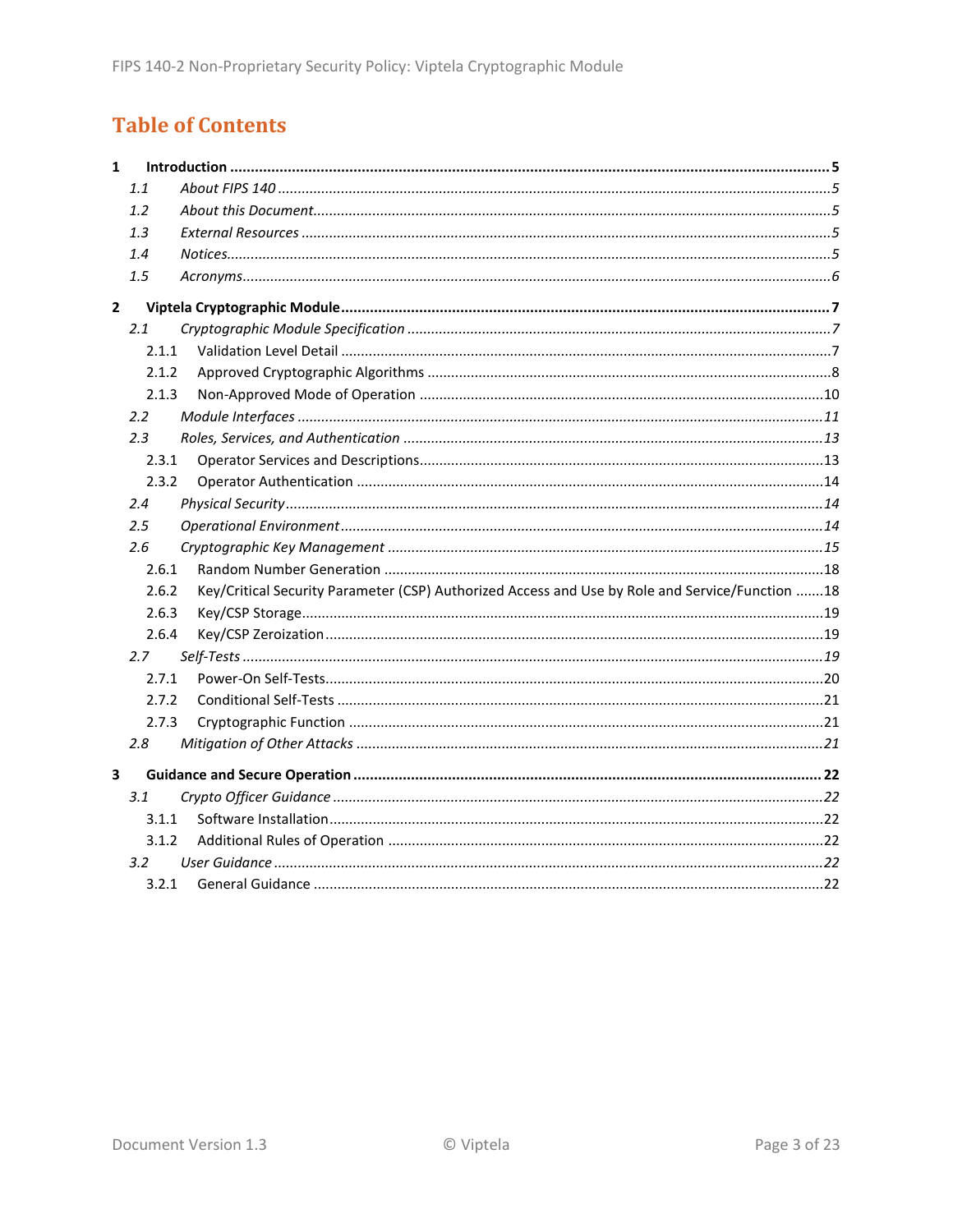# **List of Tables**

# **List of Figures**

|--|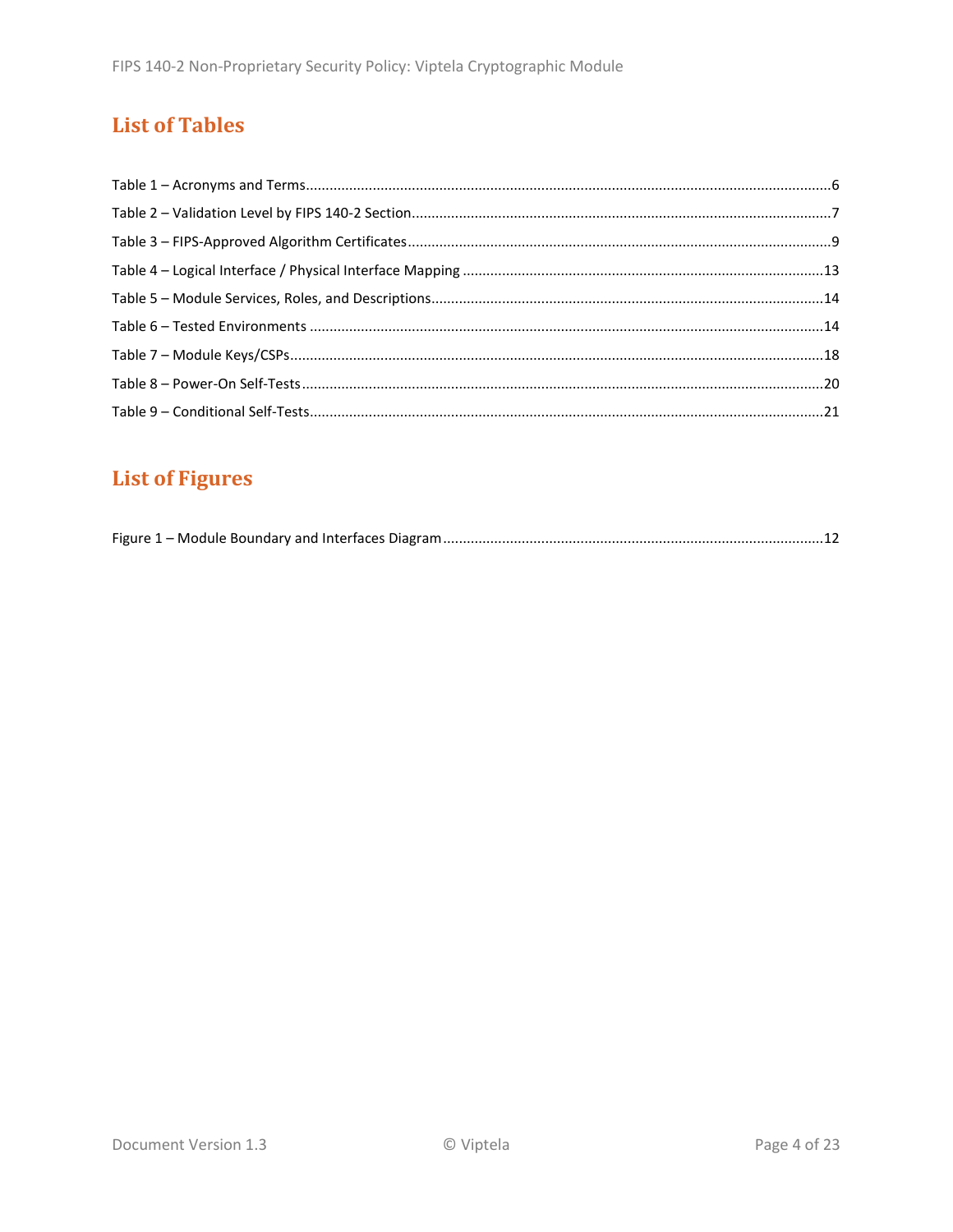# <span id="page-4-0"></span>**1 Introduction**

# <span id="page-4-1"></span>**1.1 About FIPS 140**

Federal Information Processing Standards Publication 140-2 — Security Requirements for Cryptographic Modules specifies requirements for cryptographic modules to be deployed in a Sensitive but Unclassified environment. The National Institute of Standards and Technology (NIST) and Canadian Centre for Cyber Security (CCCS) Cryptographic Module Validation Program (CMVP) run the FIPS 140 program. The NVLAP accredits independent testing labs to perform FIPS 140 testing; the CMVP validates modules meeting FIPS 140 validation. *Validated* is the term given to a module that is documented and tested against the FIPS 140 criteria.

More information is available on the CMVP website at [http://csrc.nist.gov/groups/STM/cmvp/index.html.](http://csrc.nist.gov/groups/STM/cmvp/index.html)

# <span id="page-4-2"></span>**1.2 About this Document**

This non-proprietary Cryptographic Module Security Policy for Viptela Cryptographic Module from Viptela provides an overview of the product and a high-level description of how it meets the security requirements of FIPS 140-2. This document contains details on the module's cryptographic keys and critical security parameters. This Security Policy concludes with instructions and guidance on running the module in a FIPS 140-2 mode of operation.

Viptela Cryptographic Module may also be referred to as the "module" in this document.

# <span id="page-4-3"></span>**1.3 External Resources**

The Viptela website [\(https://www.viptela.com/\)](https://www.viptela.com/) contains information on Viptela services and products. The Cryptographic Module Validation Program website contains links to the FIPS 140-2 certificate and Viptela contact information.

## <span id="page-4-4"></span>**1.4 Notices**

This document may be freely reproduced and distributed in its entirety without modification.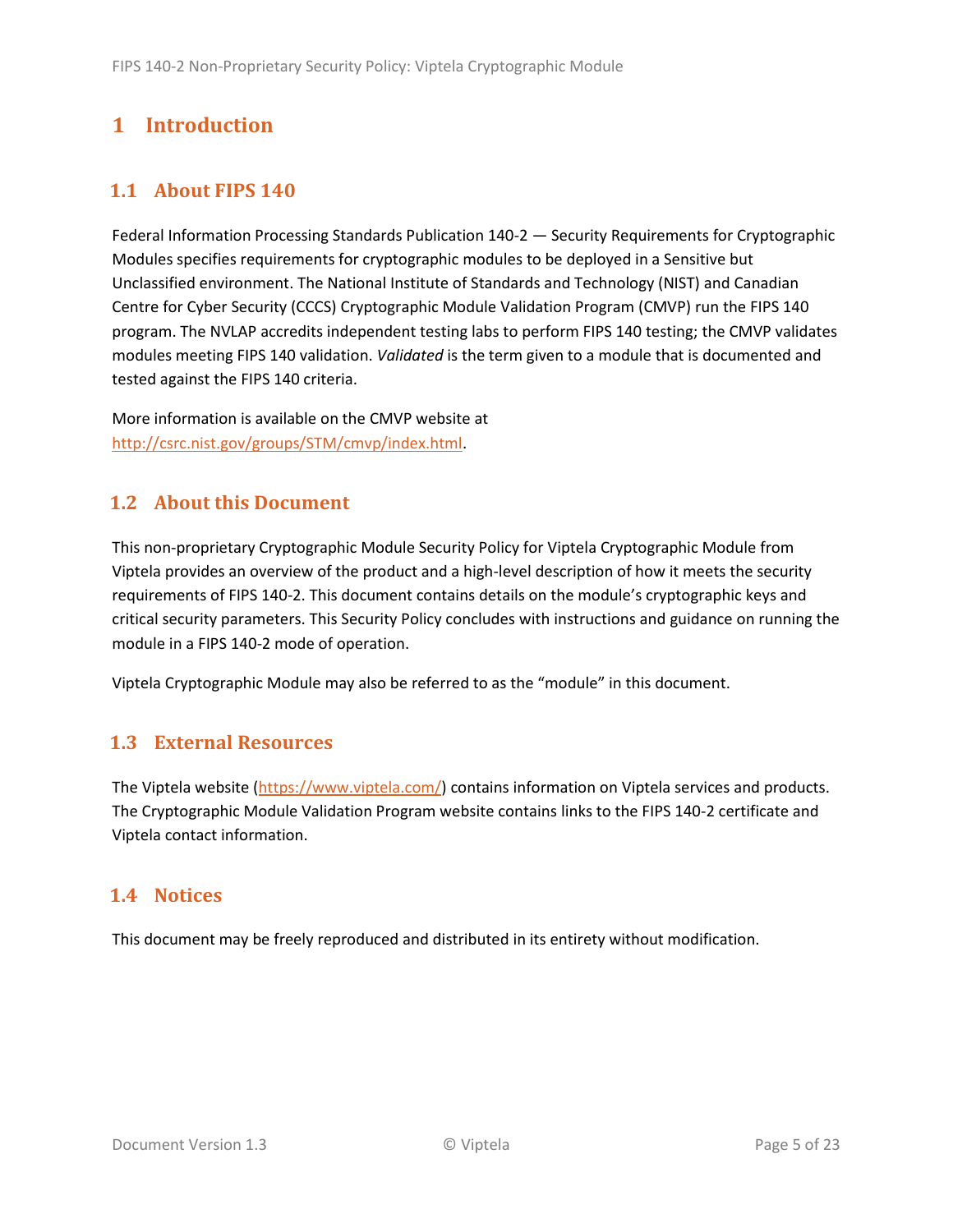## <span id="page-5-0"></span>**1.5 Acronyms**

| <b>Acronym</b> | <b>Term</b>                                    |  |
|----------------|------------------------------------------------|--|
| <b>AES</b>     | <b>Advanced Encryption Standard</b>            |  |
| <b>ANSI</b>    | American National Standards Institute          |  |
| <b>API</b>     | <b>Application Programming Interface</b>       |  |
| <b>CMVP</b>    | Cryptographic Module Validation Program        |  |
| CO             | Crypto Officer                                 |  |
| <b>CCCS</b>    | Canadian Centre for Cyber Security             |  |
| <b>CSP</b>     | <b>Critical Security Parameter</b>             |  |
| <b>DES</b>     | Data Encryption Standard                       |  |
| DH             | Diffie-Hellman                                 |  |
| <b>DRBG</b>    | Deterministic Random Bit Generator             |  |
| <b>DSA</b>     | Digital Signature Algorithm                    |  |
| <b>EC</b>      | <b>Elliptic Curve</b>                          |  |
| <b>EMC</b>     | <b>Electromagnetic Compatibility</b>           |  |
| <b>EMI</b>     | Electromagnetic Interference                   |  |
| <b>FCC</b>     | <b>Federal Communications Commission</b>       |  |
| <b>FIPS</b>    | Federal Information Processing Standard        |  |
| <b>GPC</b>     | General Purpose Computer                       |  |
| GUI            | <b>Graphical User Interface</b>                |  |
| <b>HMAC</b>    | (Keyed-) Hash Message Authentication Code      |  |
| <b>KAT</b>     | <b>Known Answer Test</b>                       |  |
| <b>MAC</b>     | <b>Message Authentication Code</b>             |  |
| <b>MD</b>      | <b>Message Digest</b>                          |  |
| <b>NIST</b>    | National Institute of Standards and Technology |  |
| OS             | <b>Operating System</b>                        |  |
| <b>PKCS</b>    | Public-Key Cryptography Standards              |  |
| <b>PRNG</b>    | Pseudo Random Number Generator                 |  |
| <b>PSS</b>     | Probabilistic Signature Scheme                 |  |
| <b>RNG</b>     | Random Number Generator                        |  |
| <b>RSA</b>     | Rivest, Shamir, and Adleman                    |  |
| <b>SHA</b>     | Secure Hash Algorithm                          |  |
| SSL            | Secure Sockets Layer                           |  |
| Triple-DES     | Triple Data Encryption Algorithm               |  |
| <b>TLS</b>     | <b>Transport Layer Security</b>                |  |
| <b>USB</b>     | <b>Universal Serial Bus</b>                    |  |

The following table defines acronyms found in this document:

**Table 1 – Acronyms and Terms**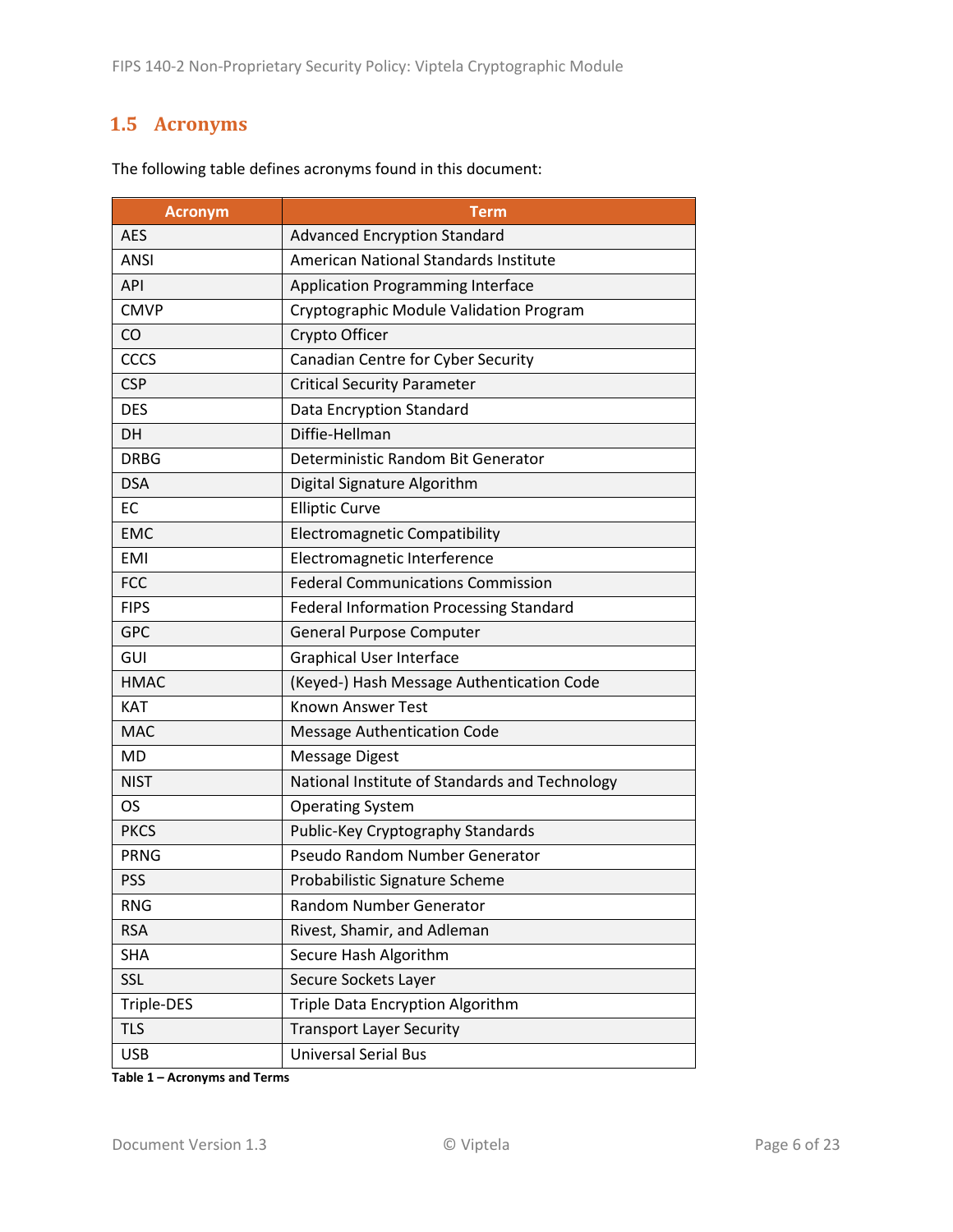# <span id="page-6-0"></span>**2 Viptela Cryptographic Module**

# <span id="page-6-1"></span>**2.1 Cryptographic Module Specification**

The Viptela Cryptographic Module is a software cryptographic module that provides core cryptographic functions for secure key management, data integrity, and secure communications to Viptela's vEdge, vSmart, vBond, vManage, and CloudOnRamp.

The Viptela Cryptographic Module is the FIPS validated OpenSSL cryptographic provider for Viptela's products.

The module's logical cryptographic boundary is the shared library files and their integrity check HMAC files. The module is a multi-chip standalone embodiment installed on a General Purpose Device.

All operations of the module occur via calls from host applications and their respective internal daemons/processes. As such there are no untrusted services calling the services of the module.

The module supports two modes of operation: Approved and non-Approved. The module will be in the FIPS-approved mode when all power up self-tests have completed successfully, and only Approved algorithms are invoked. See Approved Cryptographic Algorithms section below for a list of the supported Approved algorithms. The non-Approved mode is entered when a non-Approved algorithm is invoked. See Non- Approved Algorithms for a list of non-Approved algorithms.

## <span id="page-6-2"></span>**2.1.1 Validation Level Detail**

| <b>FIPS 140-2 Section Title</b>                              | <b>Validation Level</b> |
|--------------------------------------------------------------|-------------------------|
| Cryptographic Module Specification                           |                         |
| Cryptographic Module Ports and Interfaces                    | 1                       |
| Roles, Services, and Authentication                          | 1                       |
| <b>Finite State Model</b>                                    | 1                       |
| <b>Physical Security</b>                                     | N/A                     |
| <b>Operational Environment</b>                               |                         |
| Cryptographic Key Management                                 |                         |
| Electromagnetic Interference / Electromagnetic Compatibility |                         |
| Self-Tests                                                   | 1                       |
| Design Assurance                                             | 1                       |
| <b>Mitigation of Other Attacks</b>                           | N/A                     |

The following table lists the level of validation for each area in FIPS 140-2:

**Table 2 – Validation Level by FIPS 140-2 Section**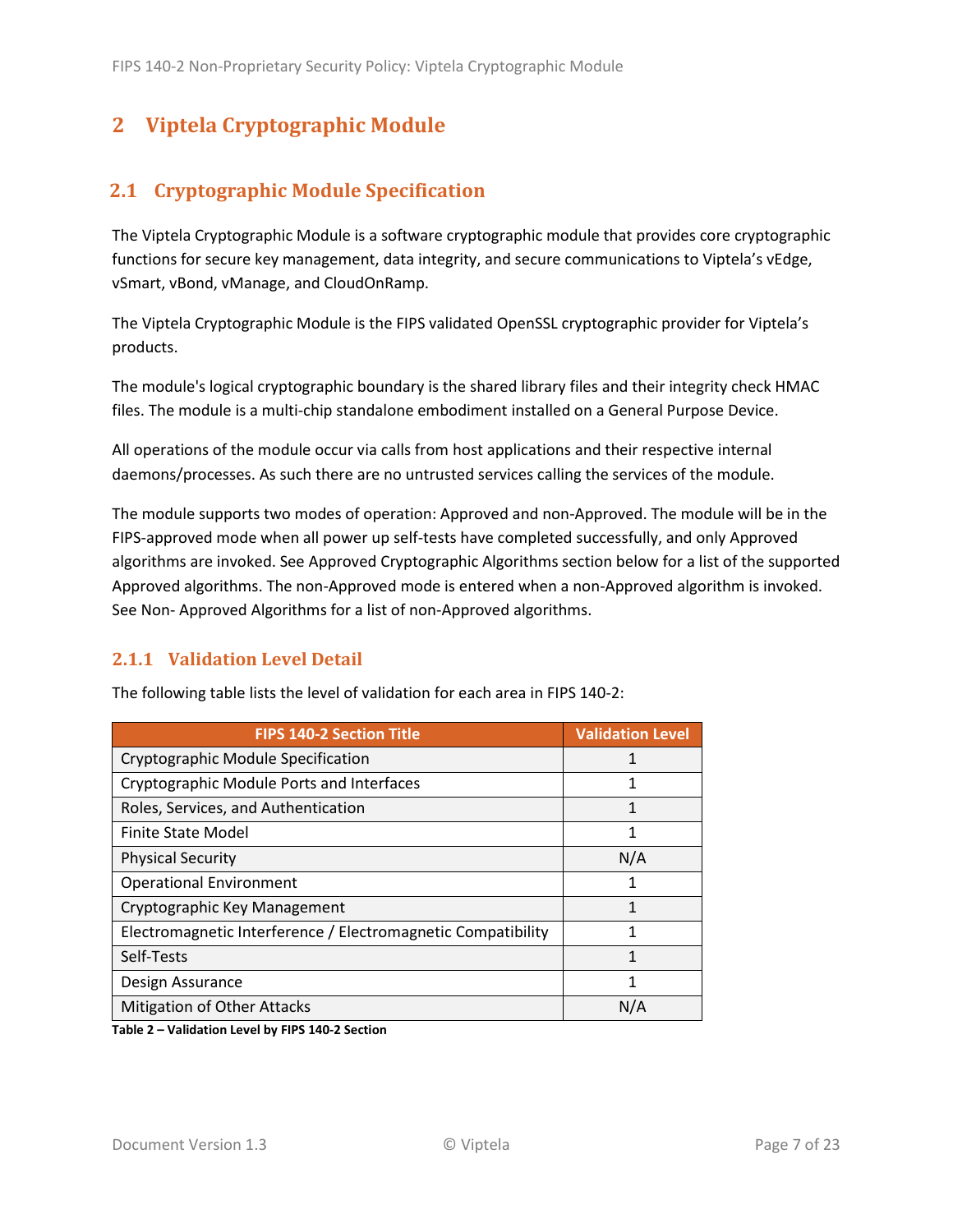# <span id="page-7-0"></span>**2.1.2 Approved Cryptographic Algorithms**

The module's cryptographic algorithm implementations have received the following certificate numbers from the Cryptographic Algorithm Validation Program:

| <b>Algorithm</b>                                                                                                                 | <b>CAVP Certificate</b> |
|----------------------------------------------------------------------------------------------------------------------------------|-------------------------|
| <b>AES</b>                                                                                                                       | 2273                    |
| ECB ( $e/d$ ; 128, 192, 256)                                                                                                     |                         |
| CBC (e/d; 128, 192, 256)                                                                                                         |                         |
| CFB1 (e/d; 128, 192, 256)                                                                                                        |                         |
| CFB8 (e/d; 128, 192, 256)                                                                                                        |                         |
| OFB (e/d; 128, 192, 256)<br><b>CTR</b> ( ext only; 128, 192, 256)                                                                |                         |
|                                                                                                                                  |                         |
| <b>CCM</b> (KS: 128, 192, 256)                                                                                                   |                         |
| CMAC (Generation/Verification) (KS: 128, 192, 256)                                                                               |                         |
|                                                                                                                                  |                         |
| <b>GCM</b> (KS: AES_128(e/d), AES_192(e/d), AES_256(e/d))<br>HMAC-SHA-1, HMAC-SHA-224, HMAC-SHA-256, HMAC- SHA-384, HMAC-SHA-512 | 1391                    |
| <b>DSA</b>                                                                                                                       | 709                     |
| FIPS 186-4                                                                                                                       |                         |
| PQG Gen: 2048 & 3072 (using SHA-2)                                                                                               |                         |
| PQG Ver: 1024, 2048 & 3072 (using SHA-1 and SHA-2)                                                                               |                         |
| Key Pair: 2048-bit & 3072-bit                                                                                                    |                         |
| Sig Gen: 2048-bit & 3072-bit (using SHA-2)                                                                                       |                         |
| Sig Ver: 1024-bit, 2048-bit & 3072-bit (using SHA-1 & SHA-2)                                                                     |                         |
| <b>ECDSA</b>                                                                                                                     | 368                     |
| FIPS 186-4                                                                                                                       |                         |
| Key Pair Generation: Curves (P-224, P-256, P-384, P-521, K-233, K-283, K-409, K-                                                 |                         |
| 571, B-233, B-283, B-409 & B-571)                                                                                                |                         |
| PKV: Curves All P, K & B                                                                                                         |                         |
| Sig Gen: (P-224, P-256, P-384, P-521, K-233, K-283, K-409, K-571, B-233, B-283, B-                                               |                         |
| 409 & B-571) (SHA-2)                                                                                                             |                         |
| Sig Ver: Curves (P-192, P224, P-256, P-384, P-521, K-163, K-233, K-283, K-409, K-                                                |                         |
| 571, B-163, B-233, B-283, B-409 & B-571) (using SHA-1 and SHA-2)                                                                 |                         |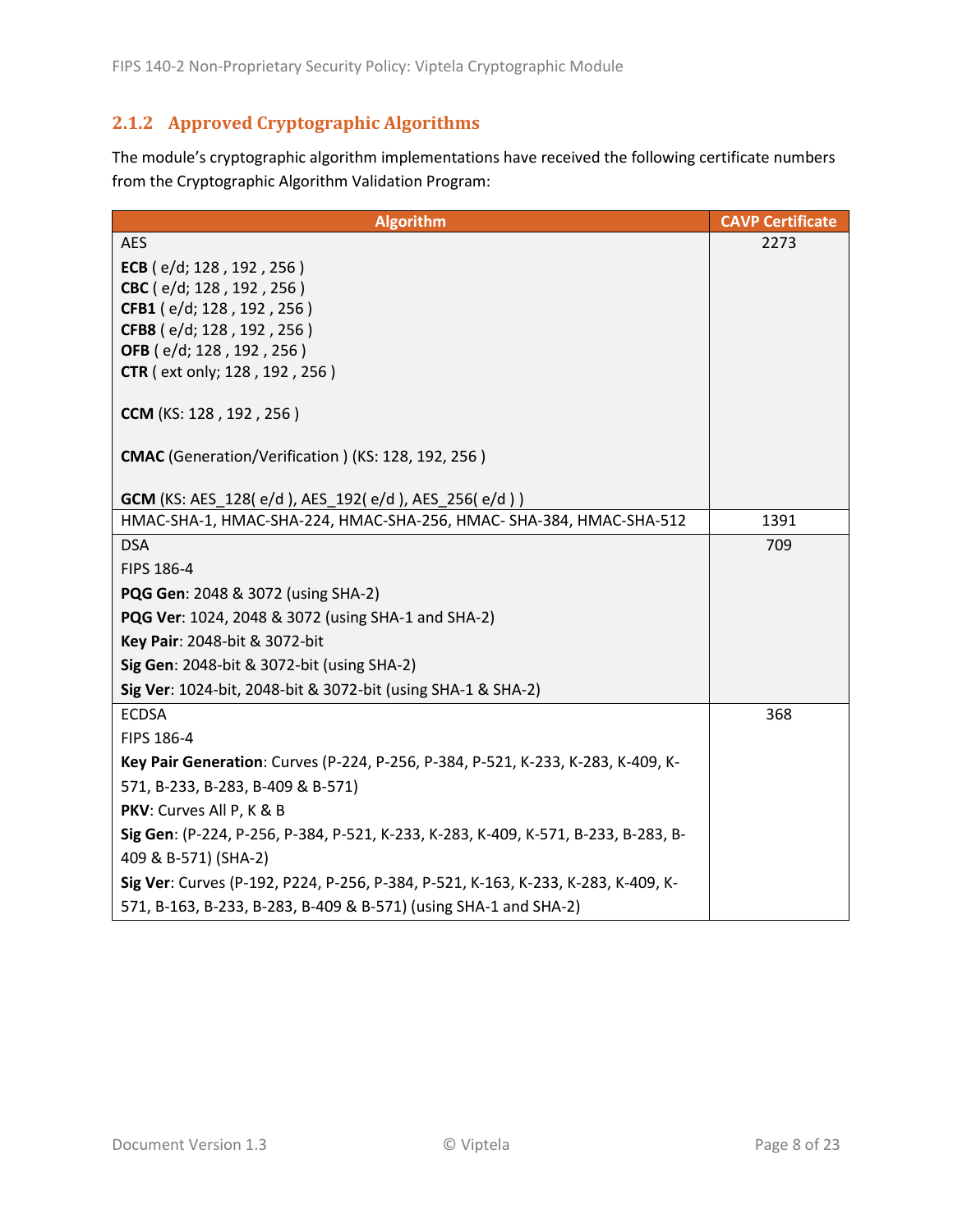| <b>Algorithm</b>                                                                | <b>CAVP Certificate</b> |
|---------------------------------------------------------------------------------|-------------------------|
| RSA (X9.31, PKCS #1.5, PSS)                                                     | 1166                    |
| FIPS 186-2                                                                      |                         |
| <b>ANSIX9.31</b>                                                                |                         |
| Sig Gen: 4096 bit (using SHA-2)                                                 |                         |
| Sig Ver: 1024-bit, 1536-bit, 2048-bit, 3072-bit, 4096-bit (any SHA size)        |                         |
|                                                                                 |                         |
| <b>PKCS1 V15</b>                                                                |                         |
| Sig Gen: 4096-bit (using SHA-2)                                                 |                         |
| Sig Ver: 1024-bit, 1536-bit, 2048-bit, 3072-bit, 4096-bit (any SHA size)        |                         |
|                                                                                 |                         |
| <b>PSS</b>                                                                      |                         |
| Sig Gen: 4096-bit (using SHA-2)                                                 |                         |
| Sig Ver: 1024-bit, 1536-bit, 2048-bit, 3072-bit, 4096-bit (any SHA size)        |                         |
|                                                                                 |                         |
| FIPS 186-4                                                                      |                         |
| <b>ANSIX9.31</b>                                                                |                         |
| Sig Gen: 2048-bit & 3072-bit (using SHA-2)                                      |                         |
| Sig Ver: 1024-bit, 2048-bit, & 3072-bit (any SHA size)                          |                         |
| <b>PKCS1 V15</b>                                                                |                         |
|                                                                                 |                         |
| Sig Gen: 2048-bit & 3072-bit (using SHA-2)                                      |                         |
| Sig Ver: 1024-bit, 2048-bit, & 3072-bit (any SHA size)                          |                         |
| <b>PSS</b>                                                                      |                         |
| Sig Gen: 2048-bit & 3072-bit (using SHA-2)                                      |                         |
| Sig Ver: 1024-bit, 2048-bit, & 3072-bit (any SHA size)                          |                         |
| SHA-1, SHA-224, SHA-256, SHA-384, SHA-512                                       | 1954                    |
| Triple-DES                                                                      | 1420                    |
| TECB(KO 1 e/d, KO 2 d only)                                                     |                         |
| TCBC(KO1e/d, KO2donly)                                                          |                         |
| TCFB1(KO 1 e/d, KO 2 d only)                                                    |                         |
| TCFB8(KO 1 e/d, KO 2 d only)                                                    |                         |
| TCFB64(KO 1 e/d, KO 2 d only)                                                   |                         |
| TOFB(KO1e/d, KO2d only)                                                         |                         |
|                                                                                 |                         |
| <b>CMAC</b> (KS: 3-Key; Generation/Verification; Block Size(s): Full / Partial) |                         |
| SP 800-90A Rev.1 DRBG (Hash DRBG, HMAC DRBG, CTR DRBG)                          | 281                     |
| <b>CKG</b>                                                                      | Vendor Affirmed         |

**Table 3 – FIPS-Approved Algorithm Certificates**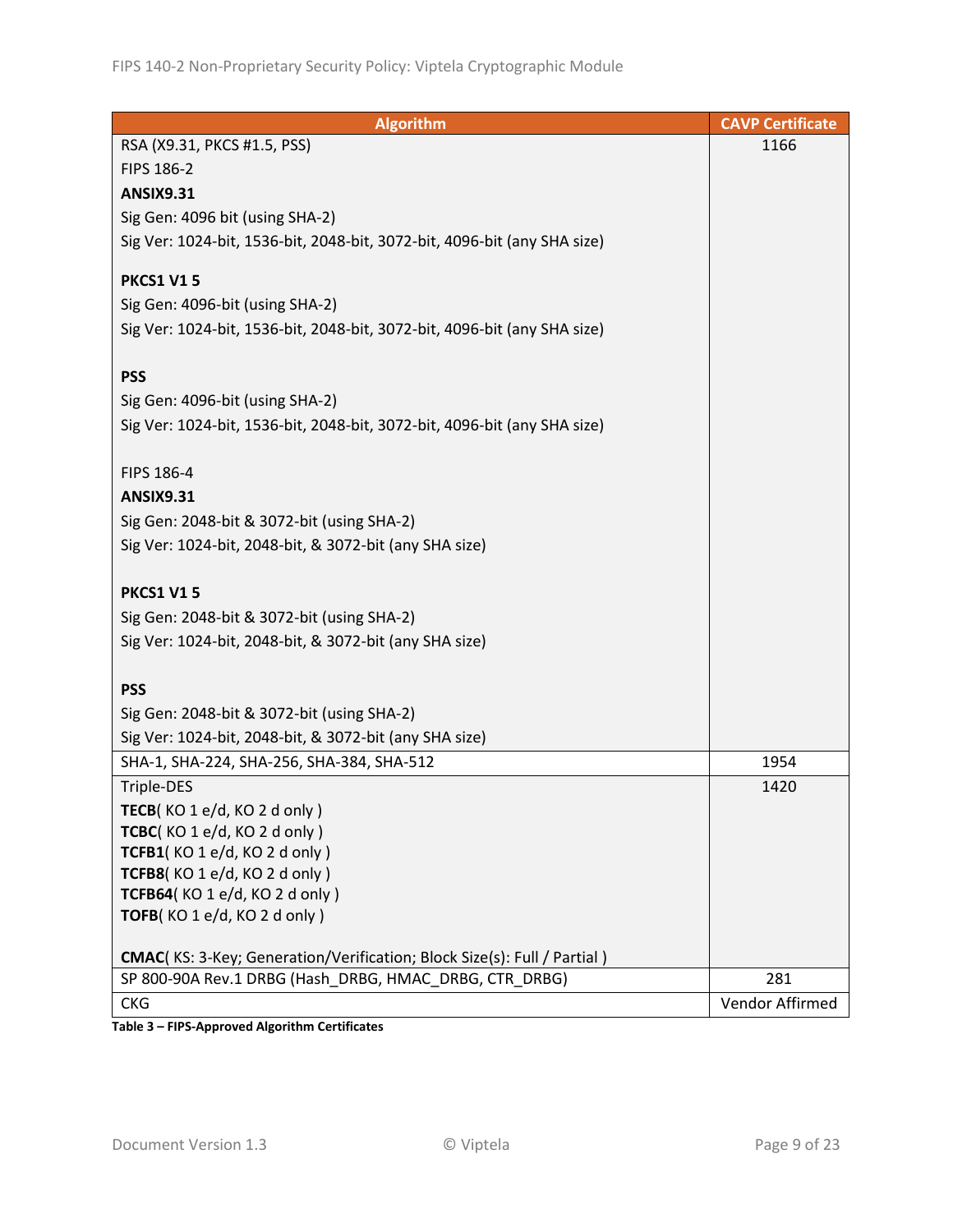### <span id="page-9-0"></span>**2.1.3 Non-Approved Mode of Operation**

The module supports a non-approved mode of operation. The algorithms listed in this section are not to be used by the operator in the FIPS Approved mode of operation.

The following algorithms shall not be used:

- AES XTS (  $(KS: XTS_128$  (  $(e/d)$   $(f/p)$  )  $KS: XTS_256$  (  $(e/d)$   $(f/p)$  )
- EC Diffie-Hellman
- RSA (key wrapping; key establishment methodology provides up to 256 bits of encryption strength)
- GMAC

The following algorithms are disallowed as of January 1, 2016 per the NIST SP 800-131A algorithm transitions:

- Random Number Generator Based on ANSI X9.31 Appendix A.2.4
- Two-Key Triple DES Encryption
- Dual EC DRBG

The following algorithms are disallowed as of January 1, 2014 per the NIST SP 800-131A algorithm transitions:

| <b>FIPS 186-4 DSA</b> | PQG Gen 1024-bit (any SHA size), 2048-bit & 3072-bit using SHA-1<br>Key Gen 1024-bit (any SHA size), 2048-bit & 3072-bit using SHA-1<br>Sig Gen 1024-bit (any SHA size), 2048-bit & 3072-bit using SHA-1 |
|-----------------------|----------------------------------------------------------------------------------------------------------------------------------------------------------------------------------------------------------|
| <b>FIPS 186-2 DSA</b> | PQG Gen 1024-bit (any SHA size)<br>PQG Ver 1024-but<br>Key Gen 1024-bit<br>Sig Gen 1024-bit (any SHA size), 2048-bit & 3072-bit using SHA-1                                                              |
| <b>FIPS 186-2 RSA</b> | <b>ANSIX9.31</b><br>Key Gen 1024 & 1536                                                                                                                                                                  |
|                       | <b>ANSIX9.31</b><br>Sig Gen 1024 & 1536 (any SHA size); 2048, 3072 & 4096 using SHA-1                                                                                                                    |
|                       | PKCSI V15<br>Sig Gen 1024 & 1536 (any SHA size); 2048, 3072 & 4096 using SHA-1                                                                                                                           |
|                       | <b>PSS</b><br>Sig Gen 1024 & 1536 (any SHA size); 2048, 3072 & 4096 using SHA-1                                                                                                                          |
| <b>FIPS 186-4 RSA</b> | <b>ANSIX9.31</b><br>Sig Gen 1024 using SHA-1                                                                                                                                                             |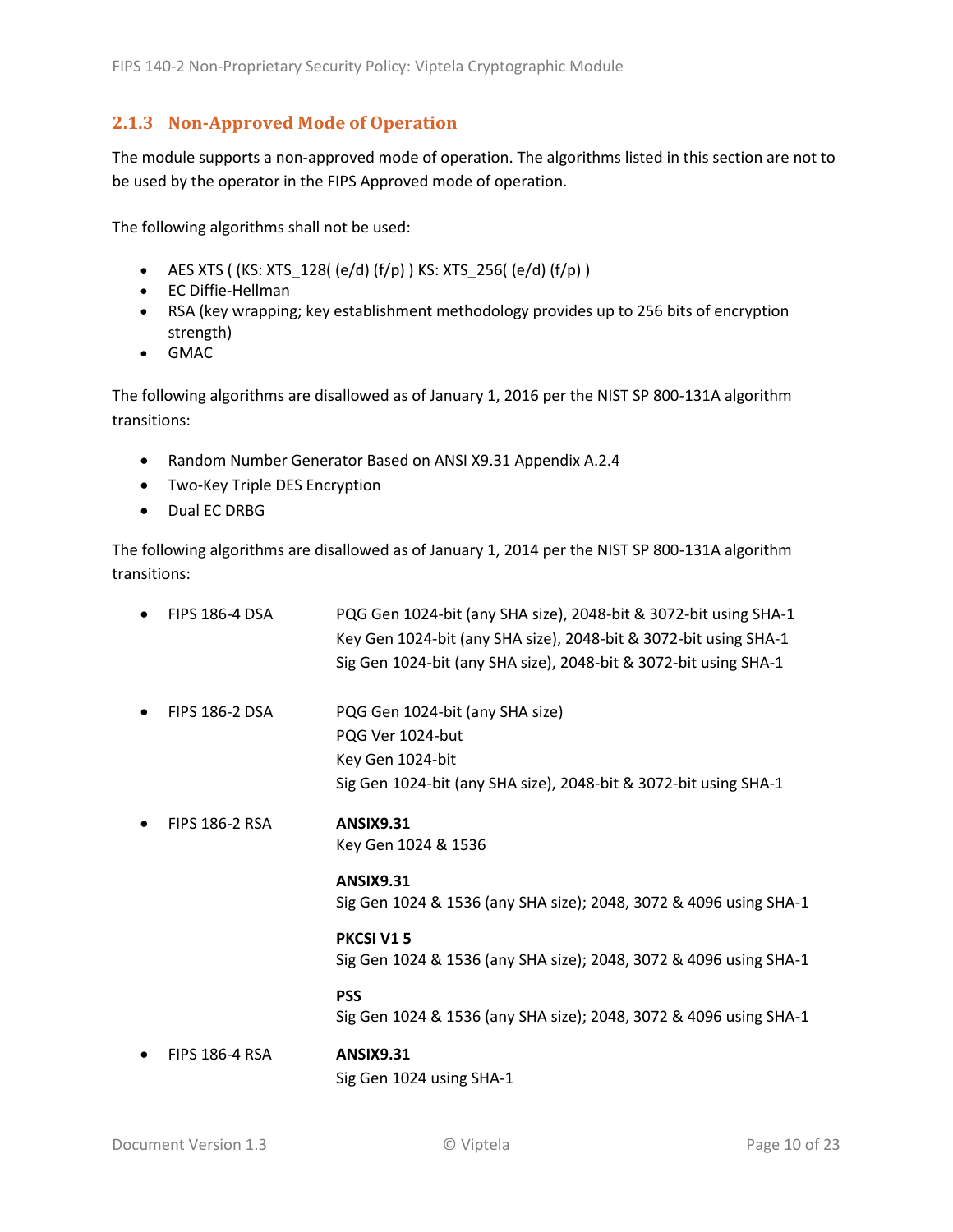#### **PKCSI V1 5** Sig Gen 1024 using SHA-1

**PSS** Sig Gen 1024 using SHA-1

| $\bullet$ | FIPS 186-2 ECDSA | <b>Key Pair Generation: Curves</b><br><b>PKV:</b> Curves All P, K & B<br>Sig Gen Curves: All P, K & B<br>Sig Ver Curves: All P, K & B | P-192, K-163 & B-163                                                   |
|-----------|------------------|---------------------------------------------------------------------------------------------------------------------------------------|------------------------------------------------------------------------|
| $\bullet$ | FIPS 186-4 ECDSA | <b>Key Pair Generation: Curves</b>                                                                                                    | P-192, K-163 & B-163                                                   |
|           |                  | B-233, B-283, B-409 & B-571) (using SHA-1)                                                                                            | Sig Gen Curves P-224, P-256, P-384, P-521, K-233, K-283, K-409, K-571, |

P-192-, K-163 & B-163 (any SHA size)

• CVL (ECC CDH KAS)

The following algorithms are disallowed as of September 1, 2020 per the FIPS 186-2 transitions:

- FIPS 186-2 RSA (X9.31, PKCS #1.5, PSS)
	- o **ANSIX9.31**
		- Key Gen: 2048-bit, 3072-bit & 4096-bit
		- Sig Gen: 2048-bit, 3072-bit (any SHA size)
		- Sig Gen: 4096-bit using SHA-1
	- o **PKCS1 V1 5**
		- Sig Gen: 2048-bit, 3072-bit (any SHA size)
		- Sig Gen: 4096-bit using SHA-1
	- o **PSS**
		- Sig Gen: 2048-bit, 3072-bit (any SHA size)
		- Sig Gen: 4096-bit using SHA-1

## <span id="page-10-0"></span>**2.2 Module Interfaces**

The figure below shows the module's physical and logical block diagram: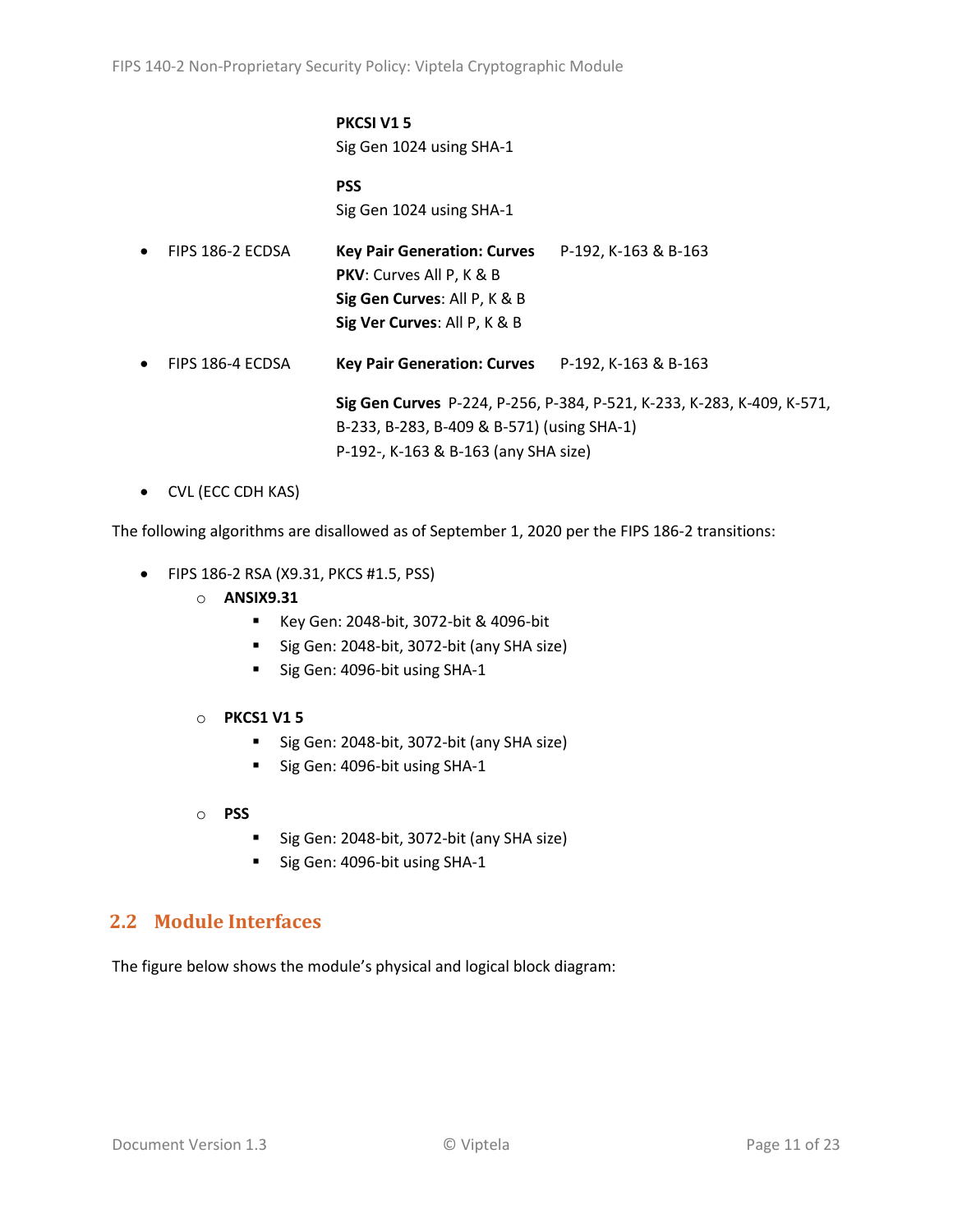

<span id="page-11-0"></span>**Figure 1 – Module Boundary and Interfaces Diagram**

The interfaces (ports) for the physical boundary include the computer keyboard port, mouse port, network port, USB ports, display and power plug. When operational, the module does not transmit any information across these physical ports because it is a software cryptographic module. Therefore, the module's interfaces are purely logical and are provided through the Application Programming Interface (API) that a calling daemon can operate. The logical interfaces expose services that applications directly call, and the API provides functions that may be called by a referencing application (see Sectio[n 2.3](#page-12-0) – [Roles, Services, and Authentication](#page-12-0) for the list of available functions). The module distinguishes between logical interfaces by logically separating the information according to the defined API.

The API provided by the module is mapped onto the FIPS 140-2 logical interfaces: data input, data output, control input, and status output. Each of the FIPS 140-2 logical interfaces relates to the module's callable interface, as follows:

| <b>FIPS 140-2 Interface</b> | Logical Interface                | Module Physical Interface |
|-----------------------------|----------------------------------|---------------------------|
| Data Input                  | Input parameters of API function | Network Interface         |
|                             | calls                            |                           |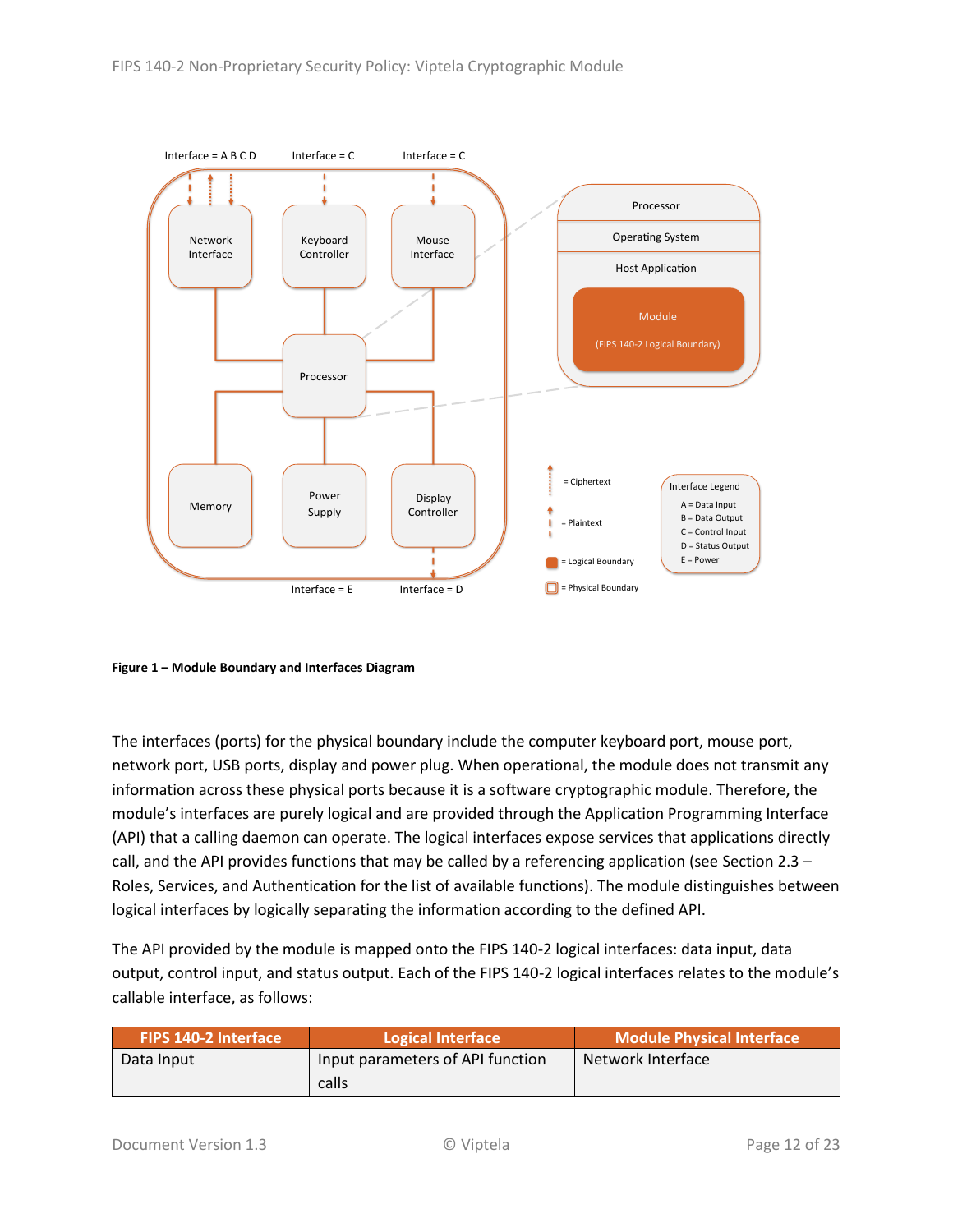| Data Output          | Output parameters of API function | Network Interface         |  |
|----------------------|-----------------------------------|---------------------------|--|
|                      | calls                             |                           |  |
| Control Input        | API function calls                | Keyboard Interface, Mouse |  |
|                      |                                   | Interface                 |  |
| <b>Status Output</b> | For FIPS mode, function calls     | <b>Display Controller</b> |  |
|                      | returning status information and  |                           |  |
|                      | return codes provided by API      |                           |  |
|                      | function calls.                   |                           |  |
| Power                | <b>None</b>                       | Power Supply              |  |

#### **Table 4 – Logical Interface / Physical Interface Mapping**

As shown in Figure 1 – [Module Boundary and Interfaces Diagram](#page-11-0) and Table 5 – Module [Services, Roles,](#page-13-3) [and Descriptions,](#page-13-3) the output data path is provided by the data interfaces and is logically disconnected from processes performing key generation or zeroization. No key information will be output through the data output interface when the module zeroizes keys.

## <span id="page-12-0"></span>**2.3 Roles, Services, and Authentication**

The module supports a Crypto Officer and a User role. The module does not support a Maintenance role. The User and Crypto-Officer roles are implicitly assumed by the entity accessing services implemented by the Module.

#### <span id="page-12-1"></span>**2.3.1 Operator Services and Descriptions**

The module supports services that are available to users in the various roles. All of the services are described in detail in the module's user documentation. The following table shows the services available to the various roles and the access to cryptographic keys and CSPs resulting from services:

| <b>Service</b>        | <b>Roles</b>   | <b>CSP</b> / Algorithm                  | <b>Permission</b>  |
|-----------------------|----------------|-----------------------------------------|--------------------|
| Module initialization | Crypto         | None                                    | CO:                |
|                       | <b>Officer</b> |                                         | execute            |
|                       |                |                                         |                    |
| Symmetric             | User           | AES Key, Triple-DES Key                 | User:              |
| encryption/decryption |                |                                         | read/write/execute |
| Digital signature     | User           | RSA Private Key, DSA Private Key, ECDSA | User:              |
| generation            |                | Private Key                             | read/write/execute |
| Digital Signature     | User           | RSA Public Key, DSA Public Key, ECDSA   | User:              |
| verification          |                | Public Key                              | read/write/execute |
| Symmetric key         | User           | AES Key, Triple-DES Key                 | User:              |
| generation            |                |                                         | read/write/execute |
| Asymmetric key        | User           | DSA Private Key, ECDSA Private Key      | User:              |
| generation            |                |                                         | read/write/execute |
| Keyed Hash (HMAC)     | User           | <b>HMAC Key</b>                         | User:              |
|                       |                | HMAC SHA-1, HMAC SHA-224, HMAC SHA-     | read/write/execute |
|                       |                | 256, HMAC SHA-384, HMAC SHA-512         |                    |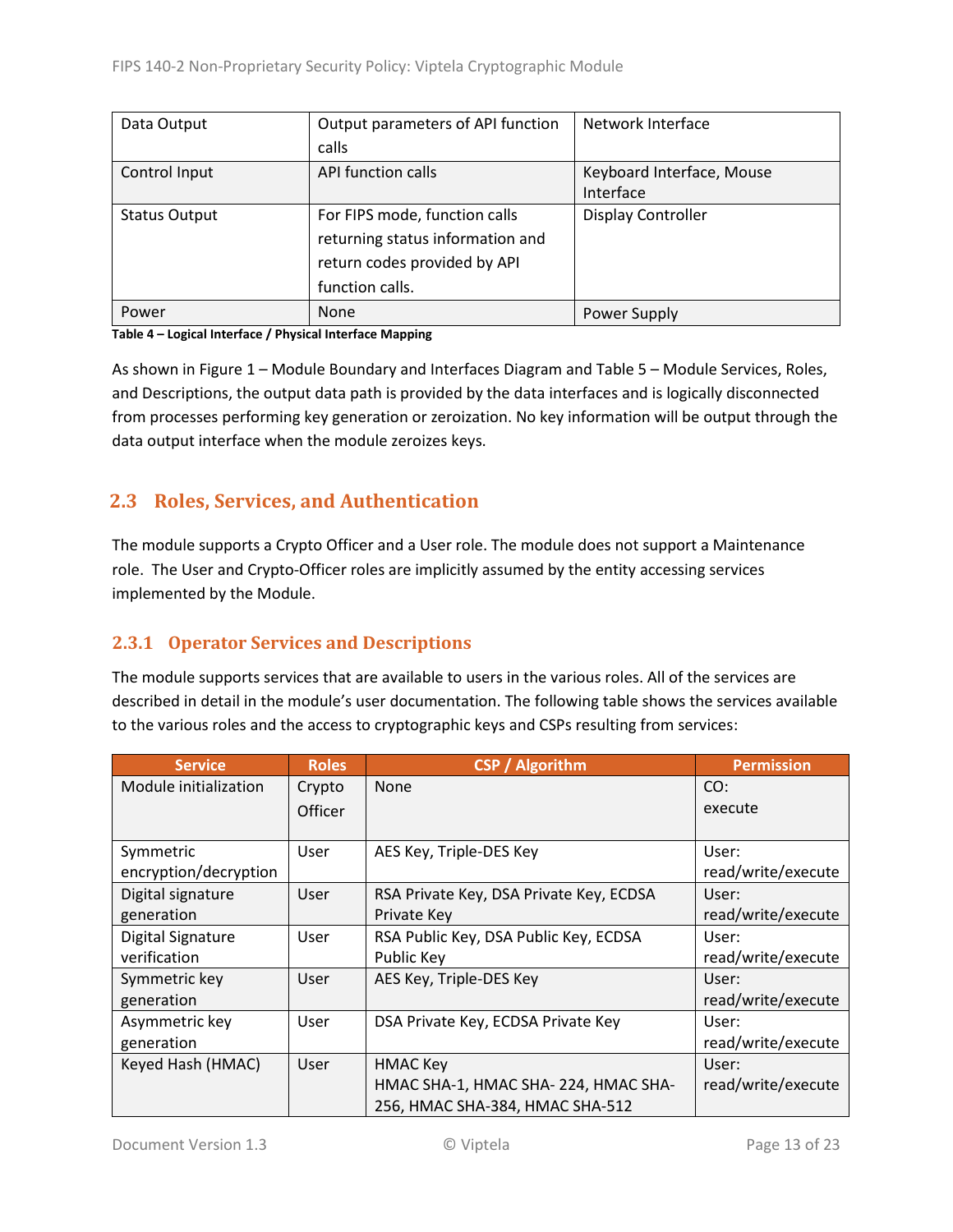| Message digest (SHS) | User    | SHA-1, SHA-224, SHA-256, SHA-384, SHA- | User:              |
|----------------------|---------|----------------------------------------|--------------------|
|                      |         | 512                                    | read/write/execute |
| Random number        | User    | DRBG Internal State, DRBG Entropy      | User:              |
| generation           |         |                                        | read/write/execute |
| Show status          | Crypto  | None                                   | User and CO:       |
|                      | Officer |                                        | execute            |
|                      | User    |                                        |                    |
| Self test            | User    | None                                   | User:              |
|                      |         |                                        | read/execute       |
| Zeroize              | Crypto  | All CSPs                               | CO:                |
|                      | Officer |                                        | read/write/execute |
|                      | User    |                                        |                    |

<span id="page-13-3"></span>**Table 5 – Module Services, Roles, and Descriptions**

The operator is required to review the sections Approved Cryptographic Algorithms, Non-Approved Cryptographic Algorithms, and Guidance and Secure Operation to ensure only approved algorithms are used.

## <span id="page-13-0"></span>**2.3.2 Operator Authentication**

As required by FIPS 140-2, there are two roles (a Crypto Officer role and User role) in the module that operators may assume. As allowed by Level 1, the module does not support authentication to access services. As such, there are no applicable authentication policies. Access control policies are implicitly defined by the services available to the roles as specified in Table 5 – Module [Services, Roles,](#page-13-3) and [Descriptions.](#page-13-3)

# <span id="page-13-1"></span>**2.4 Physical Security**

This section of requirements does not apply to this module. The module is a software-only module and does not implement any physical security mechanisms.

# <span id="page-13-2"></span>**2.5 Operational Environment**

The module operates on a general purpose computer (GPC) running a general purpose operating system (GPOS). For FIPS purposes, the module is running on this operating system in single user mode and does not require any additional configuration to meet the FIPS requirements.

The module was tested on the following platforms:

| Platform'         | <b>Operating System</b> | CDI I/a  |
|-------------------|-------------------------|----------|
| Dell Optiplex 755 | CentOS 6.3              | Intel i7 |

| Table 6 - Tested Environments |
|-------------------------------|
|                               |

The cryptographic module is also supported on the following operating environments for which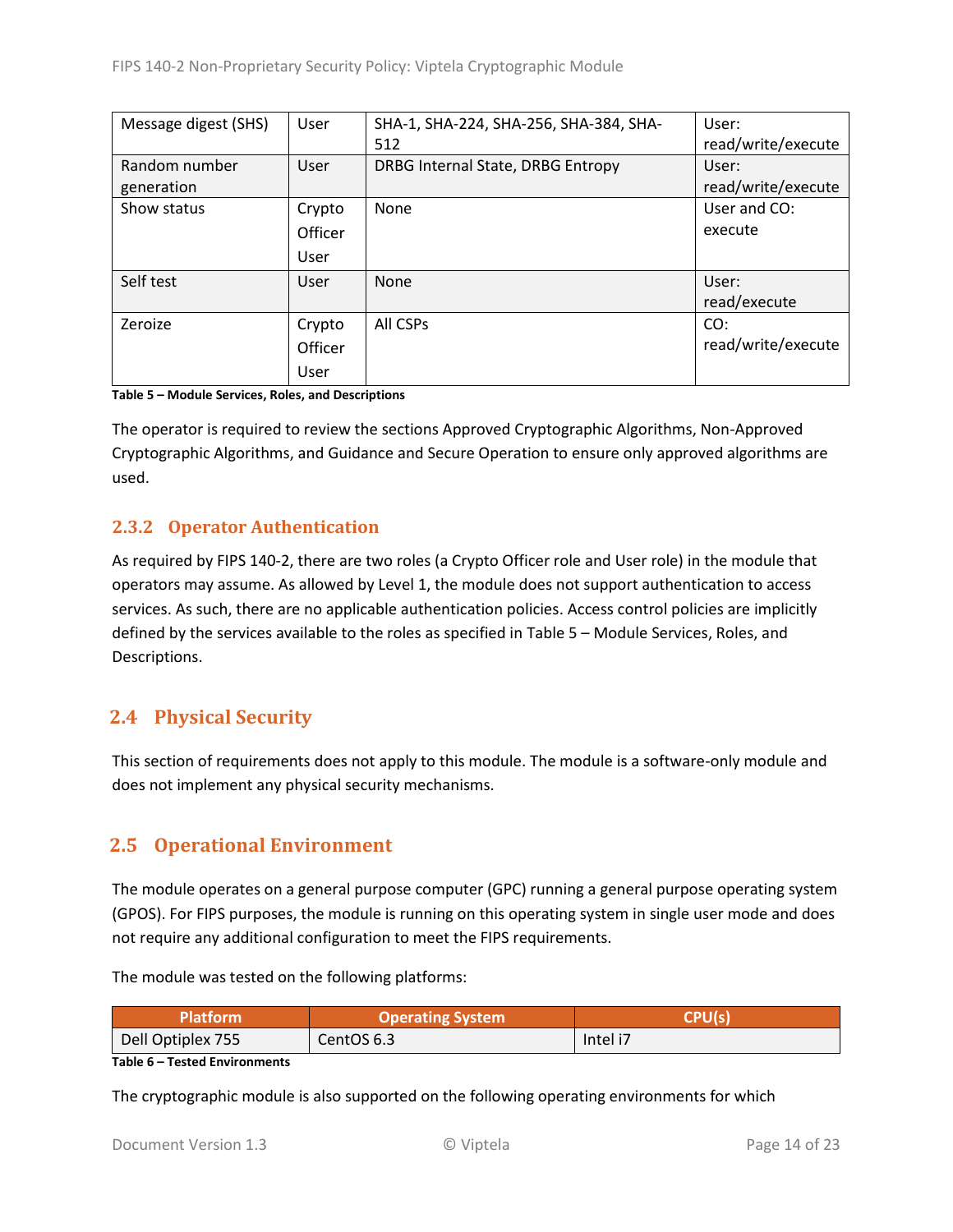operational testing and algorithm testing was not performed:

• Viptela Operating System

Compliance is maintained for other versions of the respective operating system family where the binary is unchanged. No claim can be made as to the correct operation of the module or the security strengths of the generated keys when ported to an operational environment which is not listed on the validation certificate.

The GPC(s) used during testing met Federal Communications Commission (FCC) FCC Electromagnetic Interference (EMI) and Electromagnetic Compatibility (EMC) requirements for business use as defined by 47 Code of Federal Regulations, Part15, Subpart B. FIPS 140-2 validation compliance is maintained when the module is operated on other versions of the GPOS running in single user mode, assuming that the requirements outlined in NIST IG G.5 are met.

# <span id="page-14-0"></span>**2.6 Cryptographic Key Management**

| The table below provides a complete list of Critical Security Parameters used within the module: |  |
|--------------------------------------------------------------------------------------------------|--|
|                                                                                                  |  |

| <b>Keys and CSPs</b> | <b>Storage</b><br><b>Locations</b> | <b>Storage</b><br><b>Method</b> | <b>Input</b><br><b>Method</b> | <b>Output</b><br><b>Method</b> | <b>Zeroization</b> | <b>Access</b> |
|----------------------|------------------------------------|---------------------------------|-------------------------------|--------------------------------|--------------------|---------------|
| AES Key (128,        | <b>RAM</b>                         | Plaintext                       | API call                      | None                           | power cycle        | CO: RWD       |
| 192, 256 bits)       |                                    |                                 | parameter                     |                                | cleanse()          |               |
|                      |                                    |                                 |                               |                                |                    | U: RWD        |
| Encrypt/Decrypt      |                                    |                                 |                               |                                |                    |               |
| operations           |                                    |                                 |                               |                                |                    |               |
| Used to generate     |                                    |                                 |                               |                                |                    |               |
| and verify MACs      |                                    |                                 |                               |                                |                    |               |
| with AES as part     |                                    |                                 |                               |                                |                    |               |
| of the CMAC          |                                    |                                 |                               |                                |                    |               |
| algorithm.           |                                    |                                 |                               |                                |                    |               |
| Triple-DES Key       | <b>RAM</b>                         | Plaintext                       | API call                      | None                           | power cycle        | CO: RWD       |
| $(168 \text{ bits})$ |                                    |                                 | parameter                     |                                | cleanse()          |               |
|                      |                                    |                                 |                               |                                |                    | U: RWD        |
| Used for             |                                    |                                 |                               |                                |                    |               |
| Encrypt/Decrypt      |                                    |                                 |                               |                                |                    |               |
| operations.          |                                    |                                 |                               |                                |                    |               |
| Used for             |                                    |                                 |                               |                                |                    |               |
| generating and       |                                    |                                 |                               |                                |                    |               |
| verifying MACs       |                                    |                                 |                               |                                |                    |               |
| with Triple-DES      |                                    |                                 |                               |                                |                    |               |
| as part of the       |                                    |                                 |                               |                                |                    |               |
| CMAC algorithm.      |                                    |                                 |                               |                                |                    |               |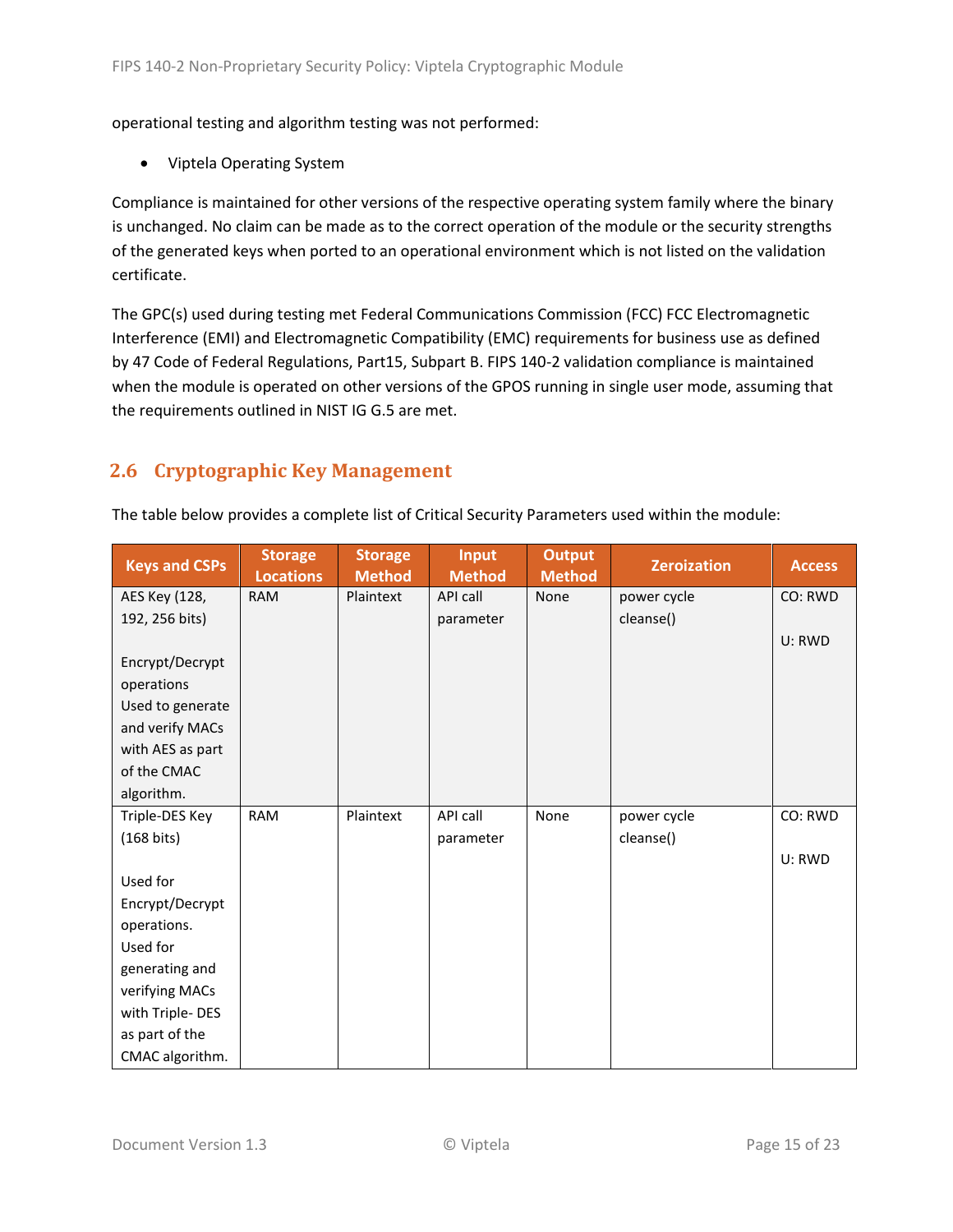| <b>Keys and CSPs</b>                | <b>Storage</b><br><b>Locations</b> | <b>Storage</b><br><b>Method</b> | <b>Input</b><br><b>Method</b> | <b>Output</b><br><b>Method</b> | <b>Zeroization</b> | <b>Access</b> |
|-------------------------------------|------------------------------------|---------------------------------|-------------------------------|--------------------------------|--------------------|---------------|
| RSA Public Key                      | <b>RAM</b>                         | Plaintext                       | <b>API call</b>               | API call                       | power cycle        | CO: RWD       |
| (1024, 1536,                        |                                    |                                 | parameter                     | parameter                      | cleanse()          |               |
| 2048, 3072, 4096                    |                                    |                                 |                               |                                |                    | U: RWD        |
| bits)                               |                                    |                                 |                               |                                |                    |               |
|                                     |                                    |                                 |                               |                                |                    |               |
| <b>RSA</b>                          |                                    |                                 |                               |                                |                    |               |
| public/private                      |                                    |                                 |                               |                                |                    |               |
| keys used to sign                   |                                    |                                 |                               |                                |                    |               |
| and verify data.<br>RSA Private Key | <b>RAM</b>                         | Plaintext                       | API call                      | API call                       | power cycle        | CO: RWD       |
| (2048, 3072,                        |                                    |                                 | parameter                     | parameter                      | cleanse()          |               |
| 4096 bits)                          |                                    |                                 |                               |                                |                    | U: RWD        |
|                                     |                                    |                                 |                               |                                |                    |               |
| <b>RSA</b>                          |                                    |                                 |                               |                                |                    |               |
| public/private                      |                                    |                                 |                               |                                |                    |               |
| keys used to sign                   |                                    |                                 |                               |                                |                    |               |
| and verify data.                    |                                    |                                 |                               |                                |                    |               |
| <b>DSA Public Key</b>               | <b>RAM</b>                         | Plaintext                       | <b>API call</b>               | API call                       | power cycle        | CO: RWD       |
| (1024, 2048, and                    |                                    |                                 | parameter                     | parameter                      | cleanse()          |               |
| 3072 bits)                          |                                    |                                 |                               |                                |                    | U: RWD        |
|                                     |                                    |                                 |                               |                                |                    |               |
| <b>DSA</b>                          |                                    |                                 |                               |                                |                    |               |
| public/private<br>keys used to sign |                                    |                                 |                               |                                |                    |               |
| and verify data.                    |                                    |                                 |                               |                                |                    |               |
| DSA Private Key                     | <b>RAM</b>                         | Plaintext                       | API call                      | API call                       | power cycle        | CO: RWD       |
| (2048, and 3072                     |                                    |                                 | parameter                     | parameter                      | cleanse()          |               |
| bits)                               |                                    |                                 |                               |                                |                    | U: RWD        |
|                                     |                                    |                                 |                               |                                |                    |               |
| <b>DSA</b>                          |                                    |                                 |                               |                                |                    |               |
| public/private                      |                                    |                                 |                               |                                |                    |               |
| keys used to sign                   |                                    |                                 |                               |                                |                    |               |
| and verify data.                    |                                    |                                 |                               |                                |                    |               |
| НМАС Кеу (≥ 112                     | <b>RAM</b>                         | Plaintext                       | API call                      | API call                       | power cycle        | CO: RWD       |
| bits)                               |                                    |                                 | parameter                     | parameter                      | cleanse()          | U: RWD        |
| HMAC keys used                      |                                    |                                 |                               |                                |                    |               |
| to generate and                     |                                    |                                 |                               |                                |                    |               |
| verify MACs on                      |                                    |                                 |                               |                                |                    |               |
| data.                               |                                    |                                 |                               |                                |                    |               |
| <b>Integrity Key</b>                | Module                             | Plaintext                       | None                          | None                           | None               | CO: RWD       |
|                                     | Binary                             |                                 |                               |                                |                    |               |
|                                     |                                    |                                 |                               |                                |                    | U: RWD        |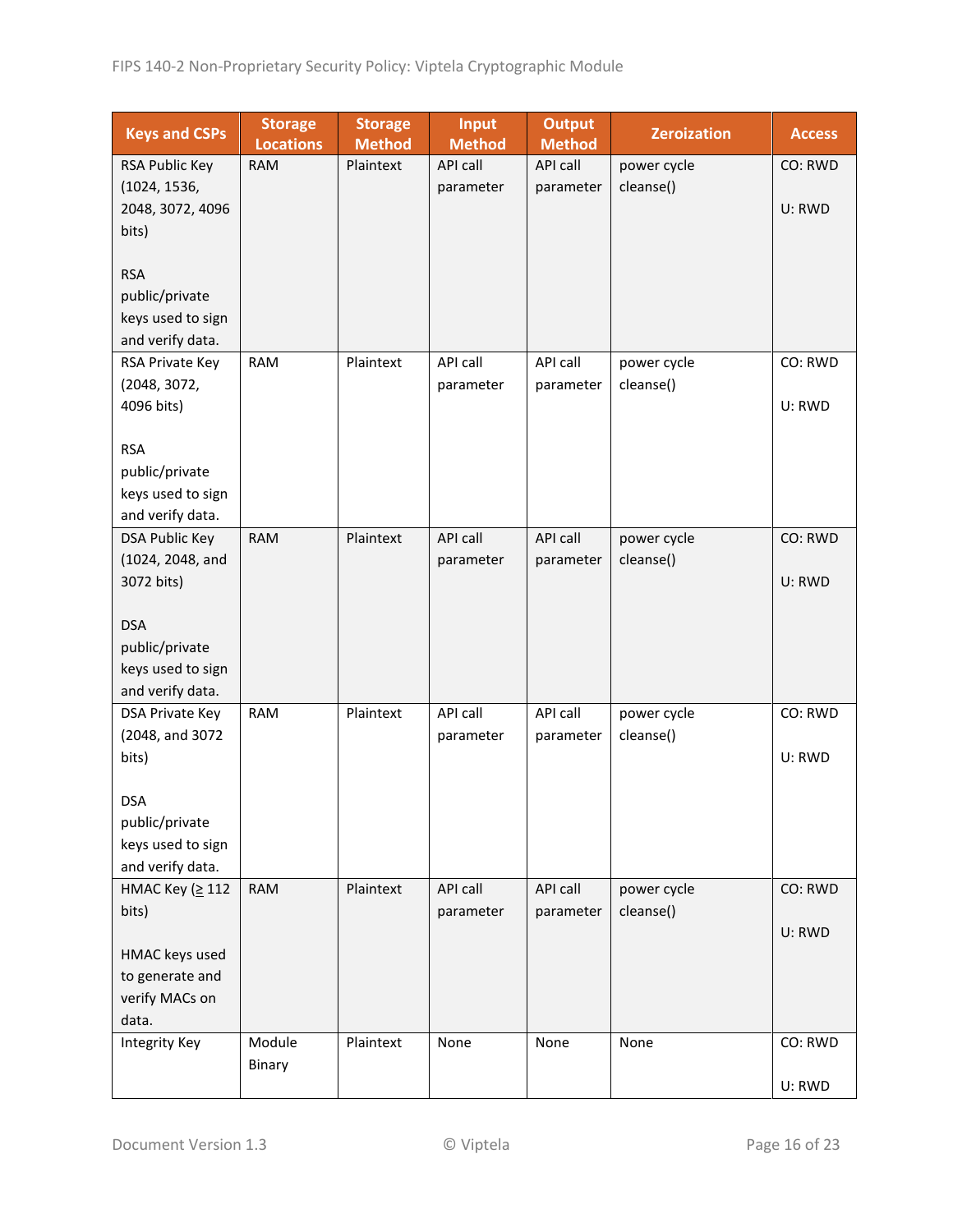| <b>Keys and CSPs</b>    | <b>Storage</b><br><b>Locations</b> | <b>Storage</b><br><b>Method</b> | <b>Input</b><br><b>Method</b> | <b>Output</b><br><b>Method</b> | <b>Zeroization</b> | <b>Access</b> |
|-------------------------|------------------------------------|---------------------------------|-------------------------------|--------------------------------|--------------------|---------------|
| <b>ECDSA Private</b>    | <b>RAM</b>                         | Plaintext                       | API call                      | API call                       | power cycle        | CO: RWD       |
| Key (PKG: Curves        |                                    |                                 | parameter                     | parameter                      | cleanse()          |               |
| (P-224, P-256, P-       |                                    |                                 |                               |                                |                    | U: RWD        |
| 384, P-521, K-          |                                    |                                 |                               |                                |                    |               |
| 233, K-283, K-          |                                    |                                 |                               |                                |                    |               |
| 409, K-571, B-          |                                    |                                 |                               |                                |                    |               |
| 233, B-283, B-          |                                    |                                 |                               |                                |                    |               |
| 409 & B-571)            |                                    |                                 |                               |                                |                    |               |
| PKV: Curves All         |                                    |                                 |                               |                                |                    |               |
| P, K & B)               |                                    |                                 |                               |                                |                    |               |
|                         |                                    |                                 |                               |                                |                    |               |
| <b>ECDSA</b>            |                                    |                                 |                               |                                |                    |               |
| public/private          |                                    |                                 |                               |                                |                    |               |
| keys used to sign       |                                    |                                 |                               |                                |                    |               |
| and verify data.        |                                    |                                 |                               |                                |                    |               |
| <b>ECDSA Public Key</b> | <b>RAM</b>                         | Plaintext                       | API call                      | API call                       | power cycle        | CO: RWD       |
| (PKG: Curves (P-        |                                    |                                 | parameter                     | parameter                      | cleanse()          |               |
| 224, P-256, P-          |                                    |                                 |                               |                                |                    | U: RWD        |
| 384, P-521, K-          |                                    |                                 |                               |                                |                    |               |
| 233, K-283, K-          |                                    |                                 |                               |                                |                    |               |
| 409, K-571, B-          |                                    |                                 |                               |                                |                    |               |
| 233, B-283, B-          |                                    |                                 |                               |                                |                    |               |
| 409 & B-571)            |                                    |                                 |                               |                                |                    |               |
| PKV: Curves All         |                                    |                                 |                               |                                |                    |               |
| P, K & B)               |                                    |                                 |                               |                                |                    |               |
|                         |                                    |                                 |                               |                                |                    |               |
| <b>ECDSA</b>            |                                    |                                 |                               |                                |                    |               |
| public/private          |                                    |                                 |                               |                                |                    |               |
| keys used to sign       |                                    |                                 |                               |                                |                    |               |
| and verify data.        |                                    |                                 |                               |                                |                    |               |
| <b>DRBG Internal</b>    | <b>RAM</b>                         | Plaintext                       | None                          | None                           | power cycle        | CO: RWD       |
| state (V,C, Key         |                                    |                                 |                               |                                | cleanse()          |               |
| value)                  |                                    |                                 |                               |                                |                    | U: RWD        |
| V and key are           |                                    |                                 |                               |                                |                    |               |
| used as part of         |                                    |                                 |                               |                                |                    |               |
| <b>HMAC and CTR</b>     |                                    |                                 |                               |                                |                    |               |
| DRBG process. V         |                                    |                                 |                               |                                |                    |               |
| and C are used as       |                                    |                                 |                               |                                |                    |               |
| part of HASH            |                                    |                                 |                               |                                |                    |               |
| DRBG process.           |                                    |                                 |                               |                                |                    |               |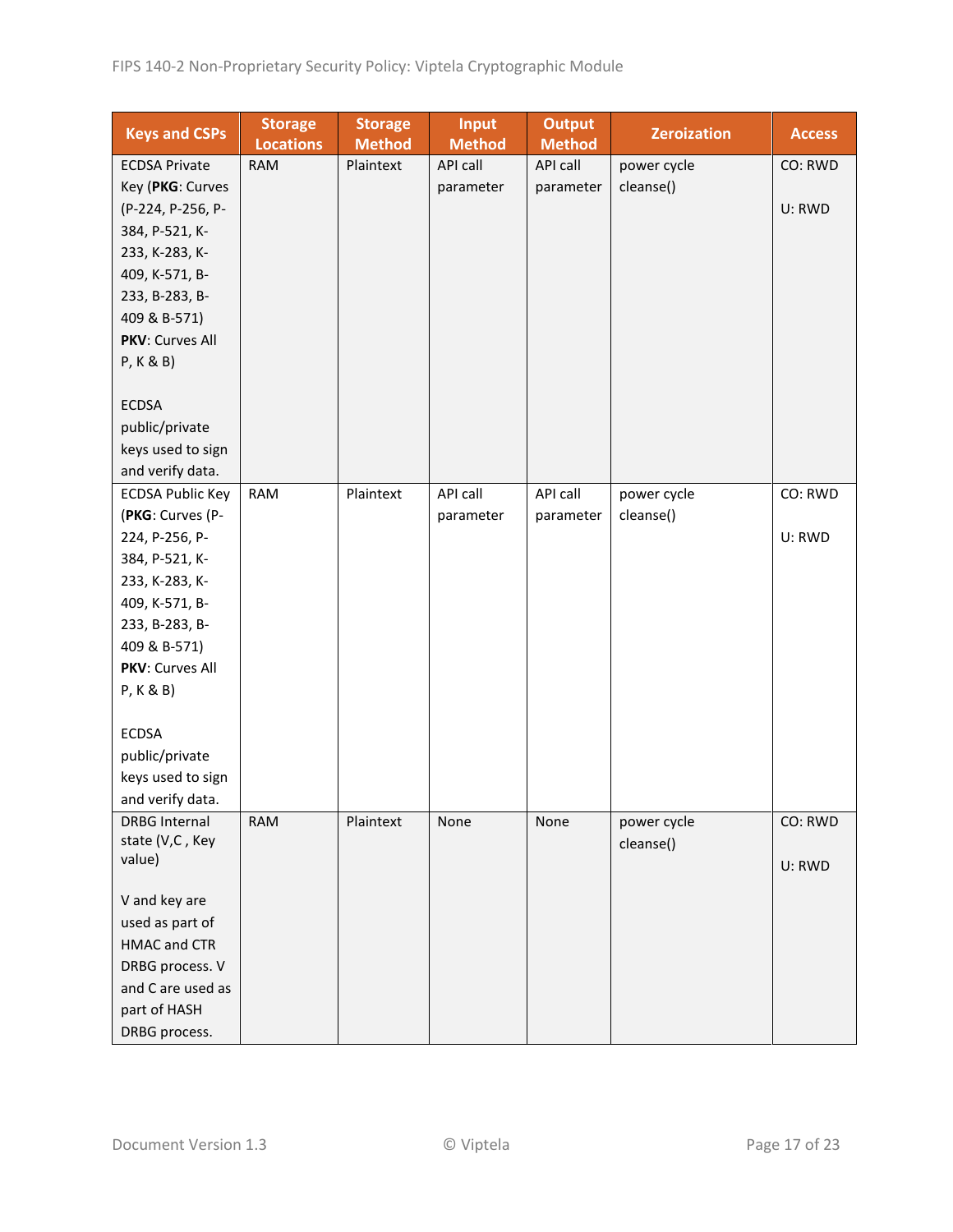| <b>Keys and CSPs</b> | <b>Storage</b><br><b>Locations</b> | <b>Storage</b><br><b>Method</b> | Input<br><b>Method</b> | <b>Output</b><br><b>Method</b> | <b>Zeroization</b> | <b>Access</b> |
|----------------------|------------------------------------|---------------------------------|------------------------|--------------------------------|--------------------|---------------|
| <b>DRBG Entropy</b>  | <b>RAM</b>                         | Plaintext                       | API call               | None                           | power cycle        | CO: RWD       |
|                      |                                    |                                 | parameter              |                                | cleanse()          |               |
| Entropy input        |                                    |                                 |                        |                                |                    | U: RWD        |
| strings used as      |                                    |                                 |                        |                                |                    |               |
| part of the DRBG     |                                    |                                 |                        |                                |                    |               |
| process.             |                                    |                                 |                        |                                |                    |               |

 $R = Read$  W = Write D = Delete

#### **Table 7 – Module Keys/CSPs**

*Please note that keys can be generated by the module for the services that require those keys, but the keys will always be input via an API call.*

The application that uses the module is responsible for appropriate destruction and zeroization of the key material. The module provides functions for key allocation and destruction which overwrite the memory that is occupied by the key information with zeros before it is deallocated.

#### <span id="page-17-0"></span>**2.6.1 Random Number Generation**

The module uses SP800-90A DRBGs for creation of asymmetric and symmetric keys.

The module accepts input from entropy sources external to the cryptographic boundary for use as seed material for the module's Approved DRBGs. The calling application of the module shall use entropy sources that meet the security strength required for the random bit generation mechanism as shown in NIST Special Publication 800-90A Table 2 (Hash\_DRBG, HMAC\_DRBG) and Table 3 (CTR\_DRBG). At a minimum, the entropy source shall provide at least 128-bits of entropy to the DRBG.

The module performs continual tests on the random numbers it uses to ensure that the seed input to the Approved DRBGs do not have the same value. The module also performs continual tests on the output of the Approved DRBGs to ensure that consecutive random numbers do not repeat.

In accordance with FIPS 140-2 IG D.12, the cryptographic module performs Cryptographic Key Generation (CKG) for asymmetric keys as per NIST SP 800-133rev2 (vendor affirmed). The resulting symmetric key or asymmetric seed is an unmodified output from a DRBG.

The AES GCM IV generation is in compliance with the RFC5288 and RFC5289 and shall only be used for the TLS protocol version 1.2 to be compliant with [FIPS140-2\_IG] IG A.5, provision 1 ("TLS protocol IV generation"); thus, the module is compliant with [SP800-52].

## <span id="page-17-1"></span>**2.6.2 Key/Critical Security Parameter (CSP) Authorized Access and Use by Role and Service/Function**

An authorized application as user (the User role) has access to all key data generated during the operation of the module.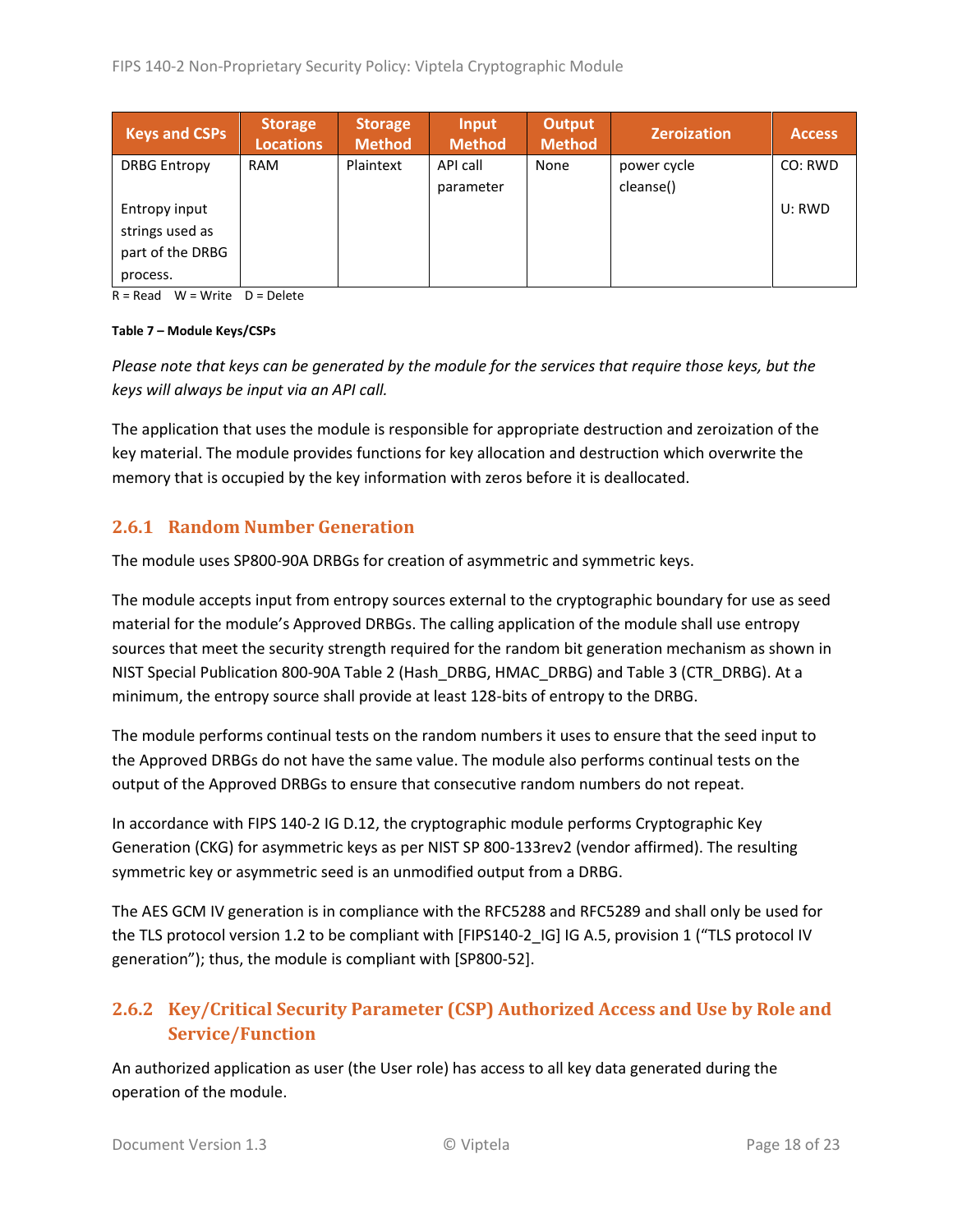#### <span id="page-18-0"></span>**2.6.3 Key/CSP Storage**

Public and private keys are provided to the module by the calling process and are destroyed when released by the appropriate API function calls or during power cycle. The module does not perform persistent storage of keys.

#### <span id="page-18-1"></span>**2.6.4 Key/CSP Zeroization**

The application is responsible for calling the appropriate destruction functions from the API. The destruction functions then overwrite the memory occupied by keys with zeros and deallocates the memory. This occurs during process termination / power cycle. Keys are immediately zeroized upon deallocation, which sufficiently protects the CSPs from compromise.

## <span id="page-18-2"></span>**2.7 Self-Tests**

FIPS 140-2 requires that the module perform self tests to ensure the integrity of the module and the correctness of the cryptographic functionality at start up. In addition some functions require continuous verification of function, such as the random number generator. All of these tests are listed and described in this section. In the event of a self-test error, the module will log the error and will halt. The module must be initialized into memory to resume function.

The following sections discuss the module's self-tests in more detail.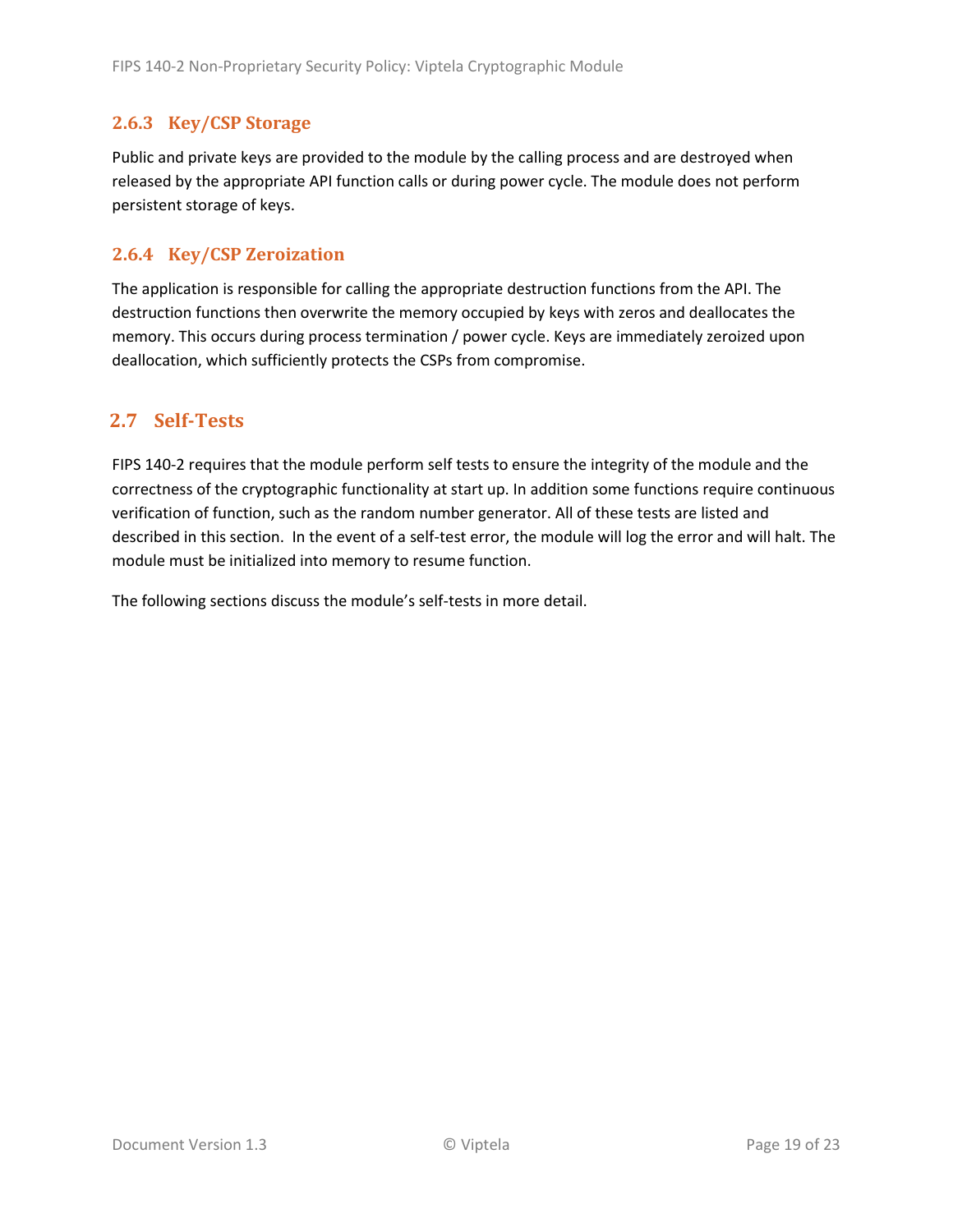## <span id="page-19-0"></span>**2.7.1 Power-On Self-Tests**

Power-on self-tests are executed automatically when the module is loaded into memory. The module verifies the integrity of the runtime executable using a HMAC-SHA1 digest computed at build time. If the fingerprints match, the power-up self-tests are then performed. If the power-up self-test is successful, a flag is set to place the module in FIPS mode (the operator is still required to follow the guidance in Section 3 to ensure the module is running in FIPS-approved mode of operation).

| <b>TYPE</b>                     | <b>DETAIL</b>                                        |
|---------------------------------|------------------------------------------------------|
| Software Integrity Check        | HMAC-SHA1 on all module components                   |
| Known Answer Tests <sup>1</sup> | AES ECB mode encrypt/decrypt 128-bit key length<br>٠ |
|                                 | AES CCM mode encrypt/decrypt 192-bit key length      |
|                                 | AES GCM mode encrypt/decrypt 256-bit key length      |
|                                 | AES CMAC CBC mode, encrypt/decrypt with 128,         |
|                                 | 192, 256-bit key lengths                             |
|                                 | $SHA-1$                                              |
|                                 | HMAC-SHA1                                            |
|                                 | HMAC-SHA224                                          |
|                                 | HMAC-SHA256                                          |
|                                 | HMAC-SHA384                                          |
|                                 | HMAC-SHA512                                          |
|                                 | RSA sign/verify using 2048 bit key, SHA-256, PKCS#1  |
|                                 | SP 800-90A DRBG (Hash_DRBG, HMAC_DRBG,               |
|                                 | CTR_DRBG)                                            |
|                                 | Triple-DES ECB mode encrypt/decrypt 3-key            |
|                                 | Triple-DES CMAC CBC mode generate/verify 3-key       |
| Pair-wise Consistency Tests     | DSA sign/verify using 2048 bit key, SHA-384          |
|                                 | ECDSA keygen/sign/verify using P-224, K-233 and      |
|                                 | <b>SHA512</b>                                        |
|                                 | RSA (legacy test)                                    |

**Table 8 – Power-On Self-Tests**

Input, output, and cryptographic functions cannot be performed while the Module is in a self-test or error state because the module is single-threaded and will not return to the calling application until the power-up self tests are complete. If the power-up self tests fail, subsequent calls to the module will also fail - thus no further cryptographic operations are possible.

The Module performs power-up self-tests automatically during loading of the module by making use of default entry point (DEP) and no operator intervention is required.

<sup>1</sup> Note that all SHA-X KATs are tested as part of the respective HMAC SHA-X KAT. SHA-1 is also tested independently.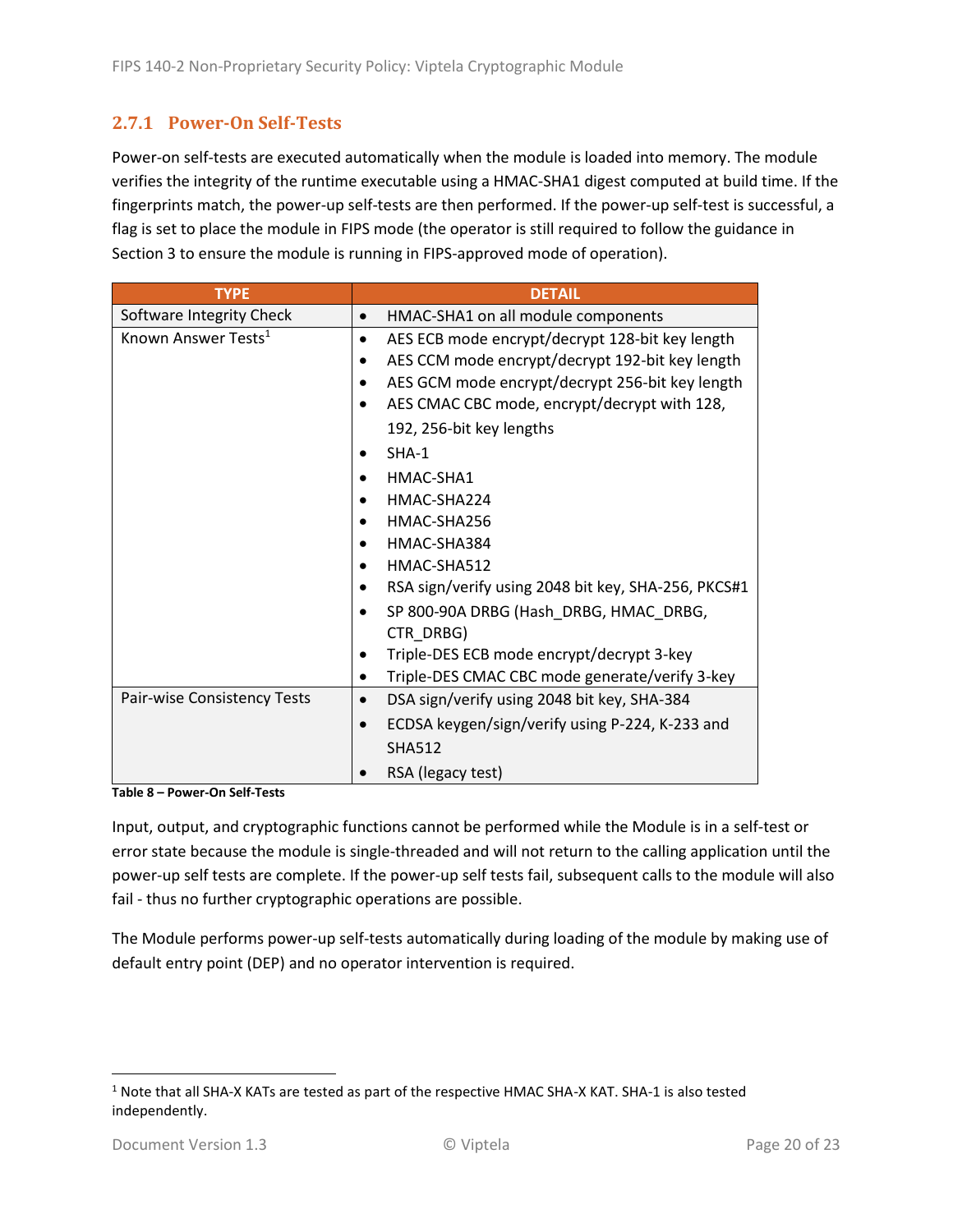### <span id="page-20-0"></span>**2.7.2 Conditional Self-Tests**

The module implements the following conditional self-tests upon key generation, or random number generation (respectively):

| <b>TYPE</b>                 | <b>DETAIL</b>                                                                                         |
|-----------------------------|-------------------------------------------------------------------------------------------------------|
| Pair-wise Consistency Tests | <b>DSA</b>                                                                                            |
|                             | RSA (legacy test not run in FIPS mode)                                                                |
|                             | <b>ECDSA</b>                                                                                          |
| <b>Continuous RNG Tests</b> | Performed on all Approved DRBGs, the non-<br>approved X9.31 RNG, and the non-approved<br>DUAL EC DRBG |
|                             | Please note the DRBG is Tested as required by<br>[SP800-90A] Section 11                               |

**Table 9 – Conditional Self-Tests**

## <span id="page-20-1"></span>**2.7.3 Cryptographic Function**

The module verifies the integrity of the runtime executable using a HMAC-SHA1 digest which is computed at build time. If this computed HMAC-SHA1 digest matches the stored, known digest, then the power-up self-test (consisting of the algorithm-specific Pairwise Consistency and Known Answer tests) is performed. If any component of the power-up self-test fails, an internal global error flag is set to prevent subsequent invocation of any cryptographic function calls. Any such power-up self test failure is a hard error that can only be recovered by reinstalling the module<sup>2</sup>. The power-up self-tests may be performed at any time by reloading the module.

No operator intervention is required during the running of the self-tests.

## <span id="page-20-2"></span>**2.8 Mitigation of Other Attacks**

The Module does not contain additional security mechanisms beyond the requirements for FIPS 140-2 Level 1 cryptographic modules.

 $2$  The initialization function could be re-invoked but such re-invocation does not provide a means from recovering from an integrity test or known answer test failure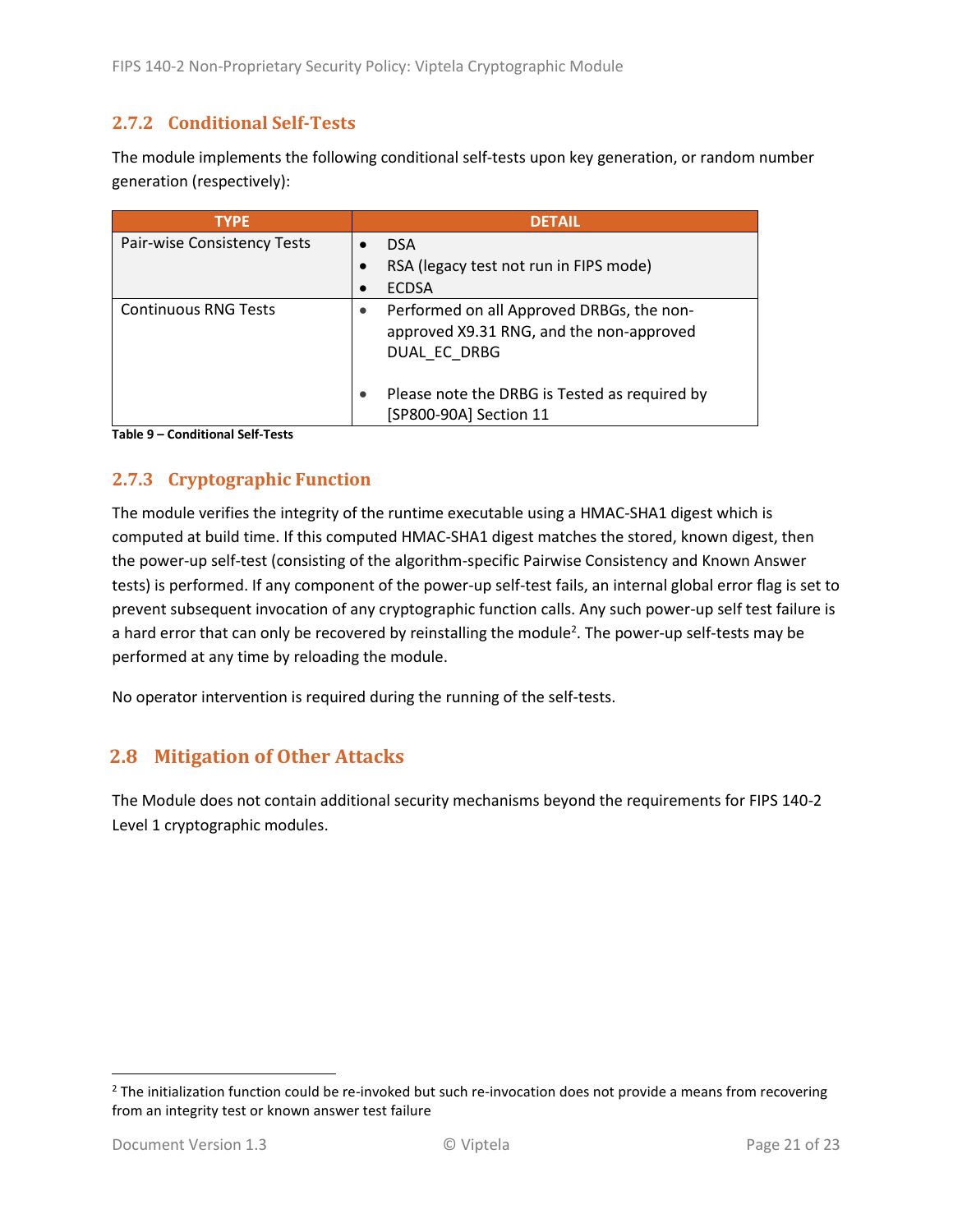# <span id="page-21-0"></span>**3 Guidance and Secure Operation**

# <span id="page-21-1"></span>**3.1 Crypto Officer Guidance**

#### <span id="page-21-2"></span>**3.1.1 Software Installation**

The module is provided directly to solution developers and is not available for direct download to the general public. The module and its host application are to be installed on an operating system specified in Section [2.5](#page-13-2) or one where portability is maintained.

#### <span id="page-21-3"></span>**3.1.2 Additional Rules of Operation**

- 1. The writable memory areas of the module (data and stack segments) are accessible only by the application so that the operating system is in "single user" mode, i.e. only the application has access to that instance of the module.
- 2. The operating system is responsible for multitasking operations so that other processes cannot access the address space of the process containing the module.

## <span id="page-21-4"></span>**3.2 User Guidance**

#### <span id="page-21-5"></span>**3.2.1 General Guidance**

The module is not distributed as a standalone library and is only used in conjunction with the solution.

The end user of the operating system is also responsible for zeroizing CSPs via wipe/secure delete procedures.

If the module power is lost and restored, the calling application must ensure that any AES-GCM keys used for encryption or decryption are redistributed.

The counter portion of the IV is set by the module within its cryptographic boundary. When the IV exhausts the maximum number of possible values for a given session key, the first party to encounter this condition shall trigger a handshake to establish a new encryption key in accordance with RFC 5246.

The AES GCM IV generation is in compliance with the RFC5288 and RFC5289 and shall only be used for the TLS protocol version 1.2 to be compliant with [FIPS140-2 IG] IG A.5, provision 1 ("TLS protocol IV generation"); thus, the module is compliant with [SP800-52].

In the event the nonce\_explicit part of the IV exhausts the maximum number of possible values for a given session key, either party (the client or the server) that encounters this condition shall trigger a handshake to establish a new encryption key.